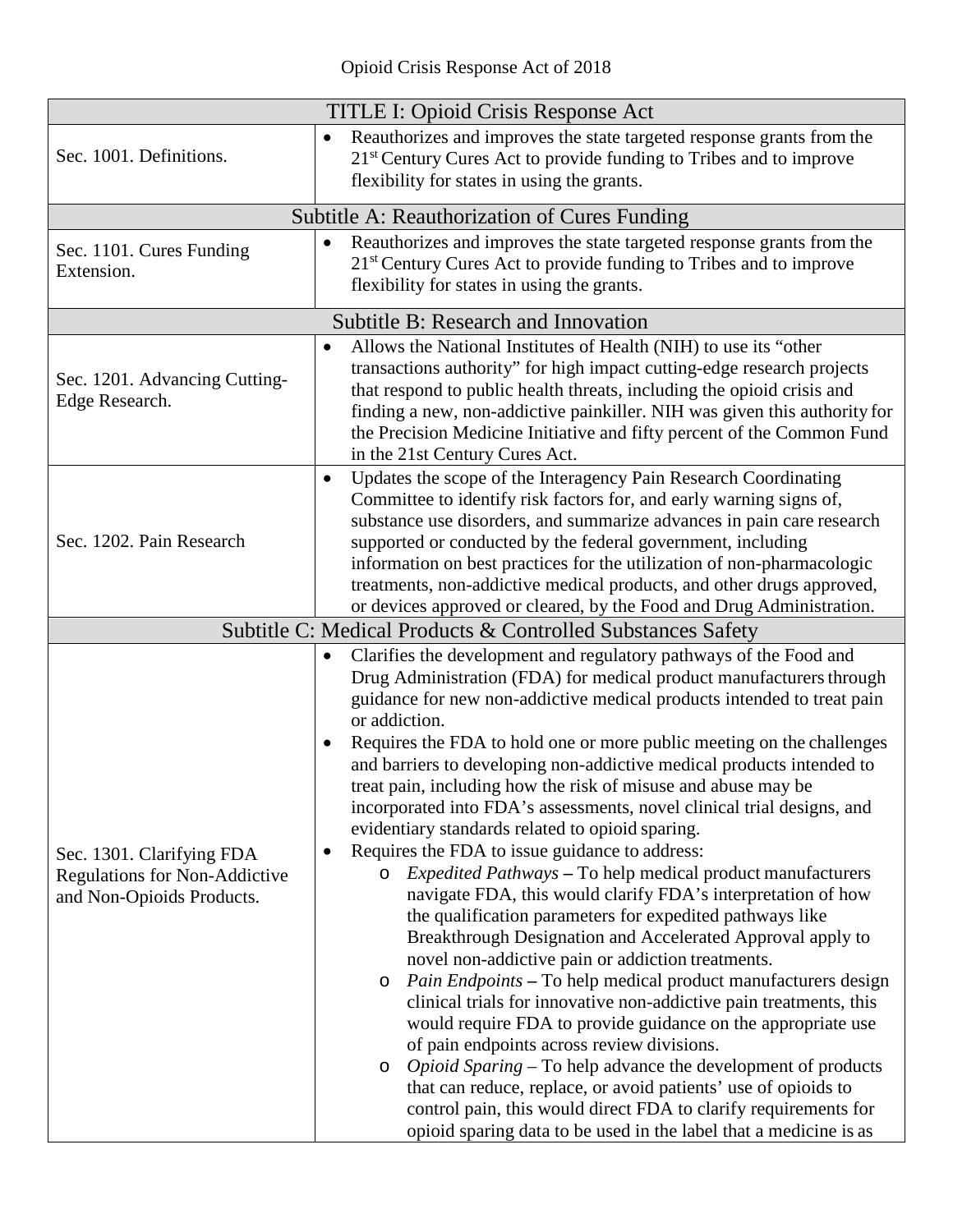|                                                                         | effective at controlling pain and able to reduce, replace, or avoid<br>the amount of opioids a patient needs to control pain.<br>o Risk Benefit related to Misuse and Abuse - To clarify FDA's role<br>in protecting public health, this would require FDA to provide<br>clear guidance on how the agency will consider the risks and<br>benefits of drugs that have a potential to be misused or abused.                                                                                                                                                                                                                                                                                                                                                                                                                              |
|-------------------------------------------------------------------------|----------------------------------------------------------------------------------------------------------------------------------------------------------------------------------------------------------------------------------------------------------------------------------------------------------------------------------------------------------------------------------------------------------------------------------------------------------------------------------------------------------------------------------------------------------------------------------------------------------------------------------------------------------------------------------------------------------------------------------------------------------------------------------------------------------------------------------------|
| Sec. 1302. Clarifying FDA<br>Packaging Authorities.                     | Clarifies FDA's authority to require drug manufacturers to package<br>$\bullet$<br>certain opioids to allow for a set treatment duration – for example, a<br>blister pack with a 3 or 7-day supply.<br>Clarifies FDA's authorities to require manufacturers to give patients<br>$\bullet$<br>simple and safe options to dispose of unused opioids, such as safe<br>disposal packaging or safe disposal systems for purposes of rendering<br>unused drugs non-retrievable.                                                                                                                                                                                                                                                                                                                                                              |
| Sec. 1303. Strengthening FDA &<br>CBP Coordination & Capacity.          | Improves detection and seizure of illegal drugs, such as fentanyl, by<br>$\bullet$<br>strengthening coordination activities between FDA and the United<br>States Customs and Border Protection (CBP), which may be carried out<br>through a memorandum of understanding between such agencies.<br>Provides facility and physical infrastructure improvements, including<br>$\bullet$<br>renovations or upgrades, and laboratory capacity for purposes of<br>detection and testing imports.<br>Provides that FDA has access to innovative detection technology and<br>$\bullet$<br>testing equipment to facilitate near-real-time information sharing.<br>Requires a report on implementation and summary of progress made<br>$\bullet$<br>towards near-real-time information sharing and the interoperability of<br>such technologies. |
| Sec. 1304. Clarifying FDA post-<br>market authorities.                  | Clarifies FDA's post-market authorities for drugs, such as opioids,<br>$\bullet$<br>which may have reduced efficacy over time, by modifying the definition<br>of an adverse drug experience to include such situations.                                                                                                                                                                                                                                                                                                                                                                                                                                                                                                                                                                                                                |
| Sec. 1305. Restricting Entrance<br>of Illicit Drugs                     | Codifies the current practice of FDA upon discovering or receiving a<br>$\bullet$<br>package containing an illegal opioid or controlled substance, FDA will<br>transfer that package to CBP for destruction under CBP's existing<br>authorities.<br>Debars a person from importing an FDA-regulated product into the US<br>$\bullet$<br>if they have been convicted of a felony related to importation of illegal<br>drugs or controlled substances.<br>Gives FDA greater ability to refuse the admission of counterfeit drugs.                                                                                                                                                                                                                                                                                                        |
| Sec. 1306. First Responder<br>Training.                                 | Expands a grant program authorized by the Comprehensive Addiction<br>$\bullet$<br>and Recovery Act, which was designed to allow first responders to<br>administer a drug or device, like naloxone, to treat an opioid overdose,<br>and to include training on safety around fentanyl, carfentanil, and other<br>dangerous licit and illicit drugs.                                                                                                                                                                                                                                                                                                                                                                                                                                                                                     |
| Sec. 1307. Disposal of<br>Controlled Substances by<br>Hospice Programs. | Provides certain health professionals in qualified hospice programs the<br>$\bullet$<br>legal authority to dispose of controlled substances in the hospice setting<br>to help reduce the risk of diversion or misuse.                                                                                                                                                                                                                                                                                                                                                                                                                                                                                                                                                                                                                  |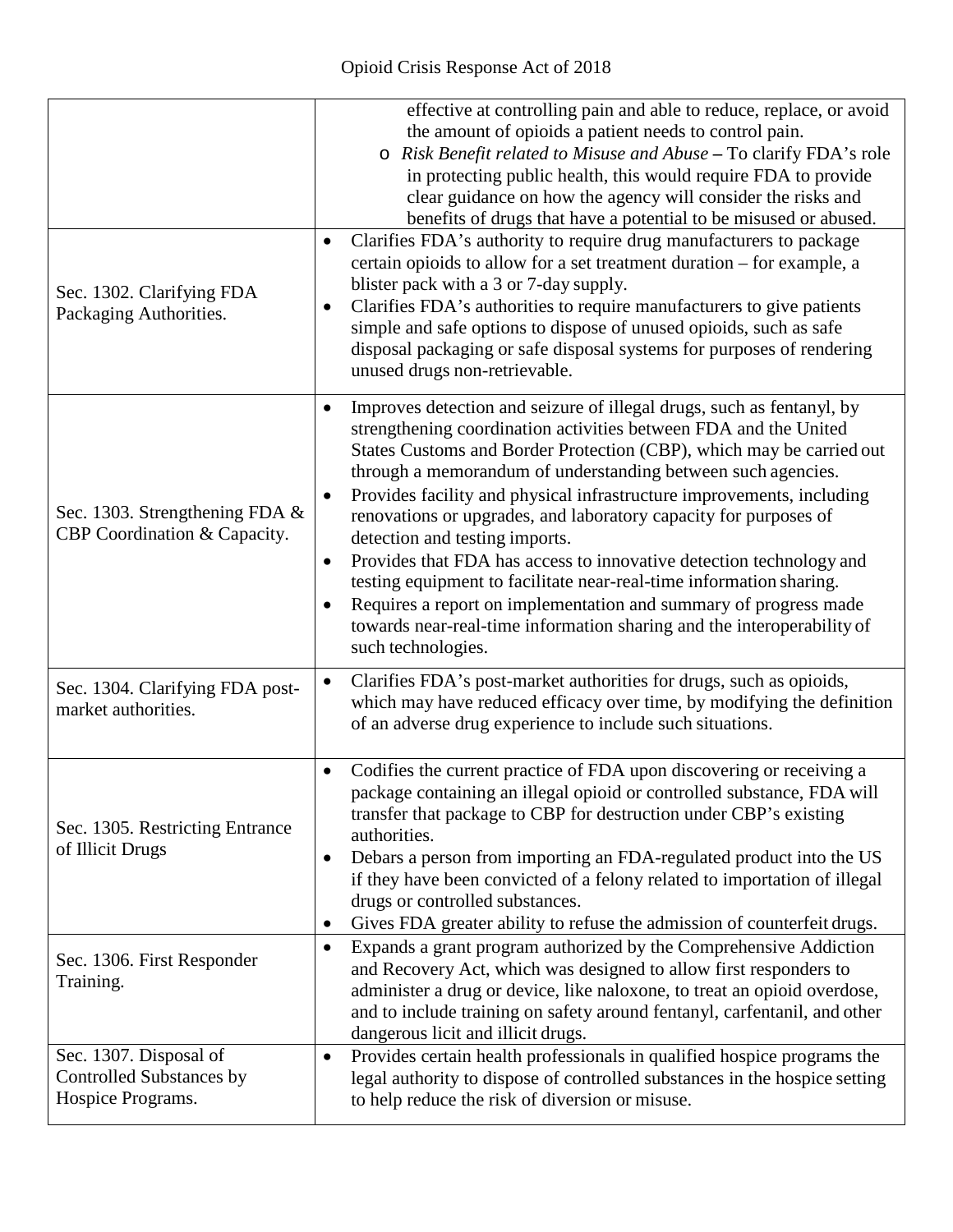| Sec. 1308. GAO Study and<br><b>Report on Hospice Safe Disposal</b><br>Management.<br>Sec. 1309. Delivery of a<br>Controlled Substance by a<br>Pharmacy to be Administered by<br>Injection or Implantation. | Requires the Government Accountability Office (GAO) to conduct a<br>$\bullet$<br>study and report on hospice programs' written policies and procedures<br>on the management and disposal of controlled substances in the home of<br>an individual.<br>Permits implantable or injectable controlled substances for the purpose<br>$\bullet$<br>of maintenance or detoxification treatment to be delivered by a<br>pharmacy to an administering practitioner, while maintaining proper<br>controls, such as storage and record keeping.                                                                                                                              |
|------------------------------------------------------------------------------------------------------------------------------------------------------------------------------------------------------------|--------------------------------------------------------------------------------------------------------------------------------------------------------------------------------------------------------------------------------------------------------------------------------------------------------------------------------------------------------------------------------------------------------------------------------------------------------------------------------------------------------------------------------------------------------------------------------------------------------------------------------------------------------------------|
|                                                                                                                                                                                                            | Subtitle D: Treatment & Recovery                                                                                                                                                                                                                                                                                                                                                                                                                                                                                                                                                                                                                                   |
| Sec. 1401. Comprehensive<br>Opioid Recovery Centers.                                                                                                                                                       | Authorizes a grant program through the Substance Abuse and Mental<br>٠<br>Health Services Administration (SAMHSA) for entities to establish or<br>operate comprehensive opioid recovery centers that serve as a resource<br>for the community. These entities may utilize the ECHO model, which<br>supports care coordination and services delivery through technology.                                                                                                                                                                                                                                                                                            |
| Sec. 1402. Program to support<br>coordination and continuation of<br>care for drug overdose patients.                                                                                                      | Requires the Secretary of the Department of Health and Human Services<br>(HHS) to issue best practices for emergency treatment of a known or<br>suspected drug overdose, use of recovery coaches after a non-fatal<br>overdose, coordination and continuation of care and treatment after an<br>overdose, and provision of overdose reversal medication, as appropriate.<br>Authorizes a grant program for education on overdose prevention, the<br>establishment or implementation of policies and procedures to treat and<br>support recovery for individuals who have experienced a non-fatal<br>overdose, and the use of recovery coaches to support recovery. |
| Sec. 1403. Alternatives to<br>opioids.                                                                                                                                                                     | Requires HHS to provide technical assistance to hospitals and other<br>$\bullet$<br>acute care settings on alternatives to opioids for pain management.<br>Authorizes a grant program to support hospitals and other acute care<br>$\bullet$<br>settings that manage pain with alternatives to opioids.                                                                                                                                                                                                                                                                                                                                                            |
| Sec. 1404. Building communities<br>of recovery.                                                                                                                                                            | Reauthorizes and modifies the Building Communities of Recovery<br>$\bullet$<br>program to include peer support networks. This program provides<br>funding for community organizations providing long-term recovery<br>support services.                                                                                                                                                                                                                                                                                                                                                                                                                            |
| Sec. 1405. Peer support technical<br>assistance center.                                                                                                                                                    | Requires HHS to establish or operate a National Peer-Run Training and<br>$\bullet$<br>Technical Assistance Center for Addiction Recovery Support, to provide<br>technical assistance and support to recovery community organizations<br>and peer support networks providing peer support services related to<br>substance use disorder.                                                                                                                                                                                                                                                                                                                            |
| Sec. 1406. Medication-Assisted<br>Treatment for Recovery from<br>Addiction.                                                                                                                                | Allows physicians who have recently graduated in good standing from<br>$\bullet$<br>an accredited school of allopathic or osteopathic medicine, and who<br>meet the other training requirements to prescribe medication-assisted<br>treatment (MAT), to obtain a waiver to prescribe MAT.                                                                                                                                                                                                                                                                                                                                                                          |
| Sec. 1407. Grant Program.                                                                                                                                                                                  | Authorizes a grant program to support development of curriculum that<br>$\bullet$<br>will help health care practitioners obtain a waiver to prescribe MAT.                                                                                                                                                                                                                                                                                                                                                                                                                                                                                                         |
| Sec. 1408. Allowing for more<br>flexibility with respect to<br>medication-assisted treatment for<br>opioid use disorders.                                                                                  | Codifies the ability of qualified physicians to prescribe MAT for up to<br>$\bullet$<br>275 patients, to improve access to MAT.                                                                                                                                                                                                                                                                                                                                                                                                                                                                                                                                    |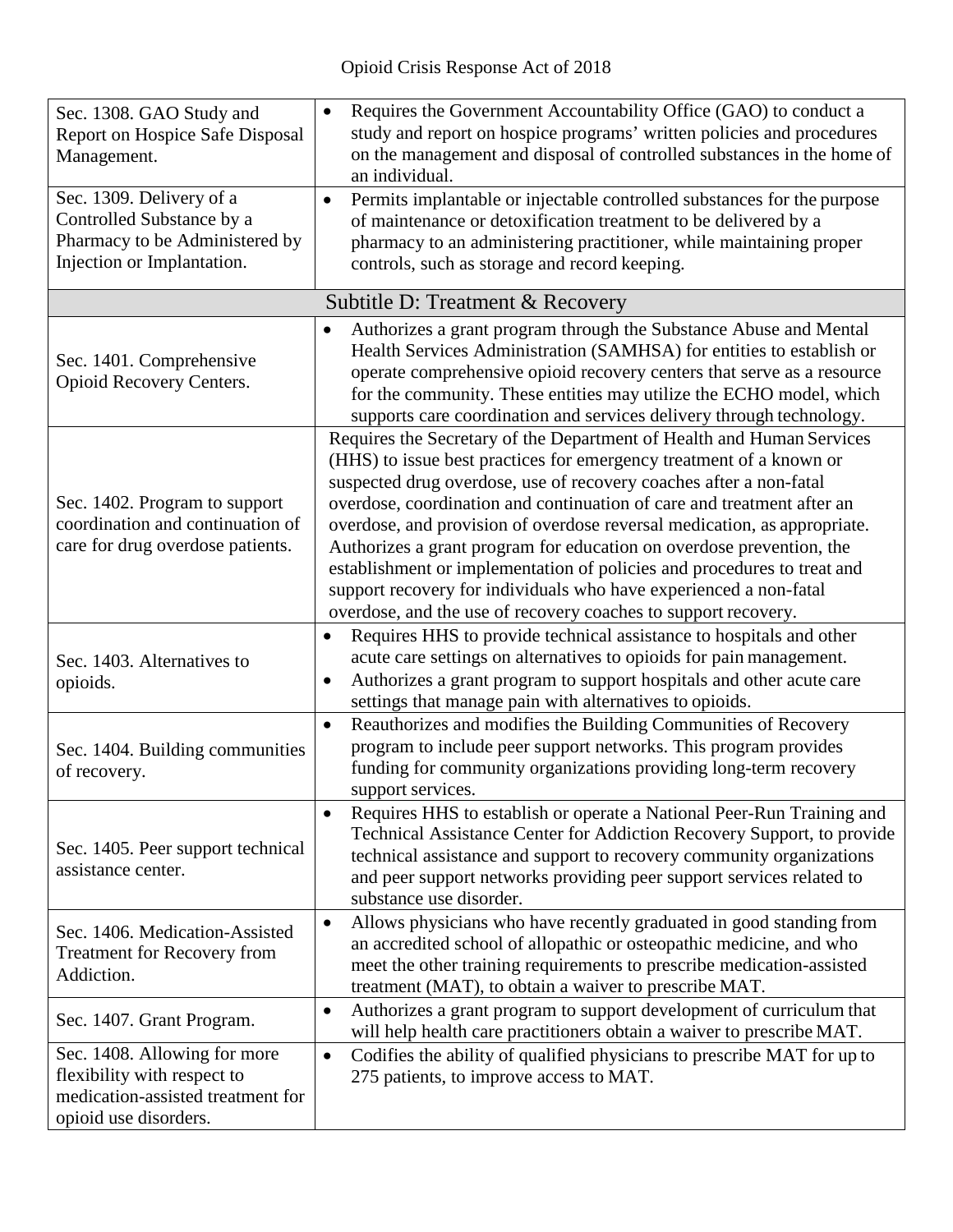| Sec. 1409. Recovery Housing<br><b>Best Practices and Identification</b><br>of Potentially Fraudulent<br>Recovery Housing Operators.                                                           | Requires HHS to issue best practices for entities operating recovery<br>$\bullet$<br>housing facilities, to assist those recovering from an opioid addiction<br>with housing.<br>Requires HHS to identify or facilitate the development of common<br>$\bullet$<br>indicators that could be used to identify potentially fraudulent recovery<br>housing operators.                                                                                                                                                                                                               |
|-----------------------------------------------------------------------------------------------------------------------------------------------------------------------------------------------|---------------------------------------------------------------------------------------------------------------------------------------------------------------------------------------------------------------------------------------------------------------------------------------------------------------------------------------------------------------------------------------------------------------------------------------------------------------------------------------------------------------------------------------------------------------------------------|
| Sec. 1410. Addressing Economic<br>& Workforce Impacts of the<br>Opioid Crisis.                                                                                                                | Authorizes the Department of Labor to award dislocated worker grants<br>$\bullet$<br>to states through the Workforce Innovation and Opportunity Act to<br>support local workforce boards and local partnerships in tackling<br>shortages in substance use disorder and mental health treatment<br>workforce and provide coordinated job training and treatment services to<br>individuals in affected communities with opioid or substance use<br>disorder.                                                                                                                     |
| Sec. 1411. CAREER Act                                                                                                                                                                         | Authorizes the Secretary of HHS to establish a grant program to support<br>$\bullet$<br>individuals in recovery from a substance use disorder transition to<br>independent living and the workforce.                                                                                                                                                                                                                                                                                                                                                                            |
| Sec. 1412. Pilot Program to Help<br>Individuals in Recovery from a<br><b>Substance Use Disorder become</b><br><b>Stably Housed</b>                                                            | Authorizes a pilot program to provide individuals in recovery from a<br>$\bullet$<br>substance use disorder with stable, temporary housing.                                                                                                                                                                                                                                                                                                                                                                                                                                     |
| Sec. 1413. Youth Prevention and<br>Recovery.                                                                                                                                                  | Requires the Secretary of HHS in consultation with the Department of<br>$\bullet$<br>Education, to disseminate best practices and issue grants for prevention<br>of and recovery from substance use disorder in children, adolescents and<br>young adults.                                                                                                                                                                                                                                                                                                                      |
| Sec. 1414. Plans of Safe Care.                                                                                                                                                                | Provides support for states to collaborate and improve plans of safe care<br>$\bullet$<br>for substance-exposed infants. States may use funds to coordinate with<br>various agencies responsible for child and family wellbeing, develop<br>policies and procedures, train health care and child welfare<br>professionals, establish partnerships, and develop and update technology<br>and monitoring systems to more effectively implement plans of safe<br>care. Requires the Secretary to extend technical assistance programs and<br>issue guidance on plans of safe care. |
| Sec. 1415. Regulations Relating<br>to Special Registration for<br>Telemedicine.                                                                                                               | Clarifies the ability of the Drug Enforcement Administration (DEA) to<br>$\bullet$<br>develop a regulation to allow qualified providers to prescribe controlled<br>substances in limited circumstances via telemedicine.                                                                                                                                                                                                                                                                                                                                                        |
| Sec. 1416. National Health<br>Service Corps Behavioral and<br><b>Mental Health Professionals</b><br>Providing Obligated Services in<br>Schools and other Community-<br><b>Based Settings.</b> | Allows an entity to direct National Health Service Corps participants to<br>$\bullet$<br>provide behavioral and mental health services at a school or other<br>community-based setting located in a health professional shortage area,<br>and for these services to be applied towards completion of their<br>obligated service requirements.                                                                                                                                                                                                                                   |
| Sec. 1417. Loan Repayment for<br><b>Substance Abuse Treatment</b><br>Providers.                                                                                                               | Requires the Secretary of HHS to enter into contracts to provide loan<br>$\bullet$<br>repayment to behavioral health providers practicing in substance use<br>disorder treatment facilities in mental health professional shortage areas<br>through National Health Service Corps authorities.                                                                                                                                                                                                                                                                                  |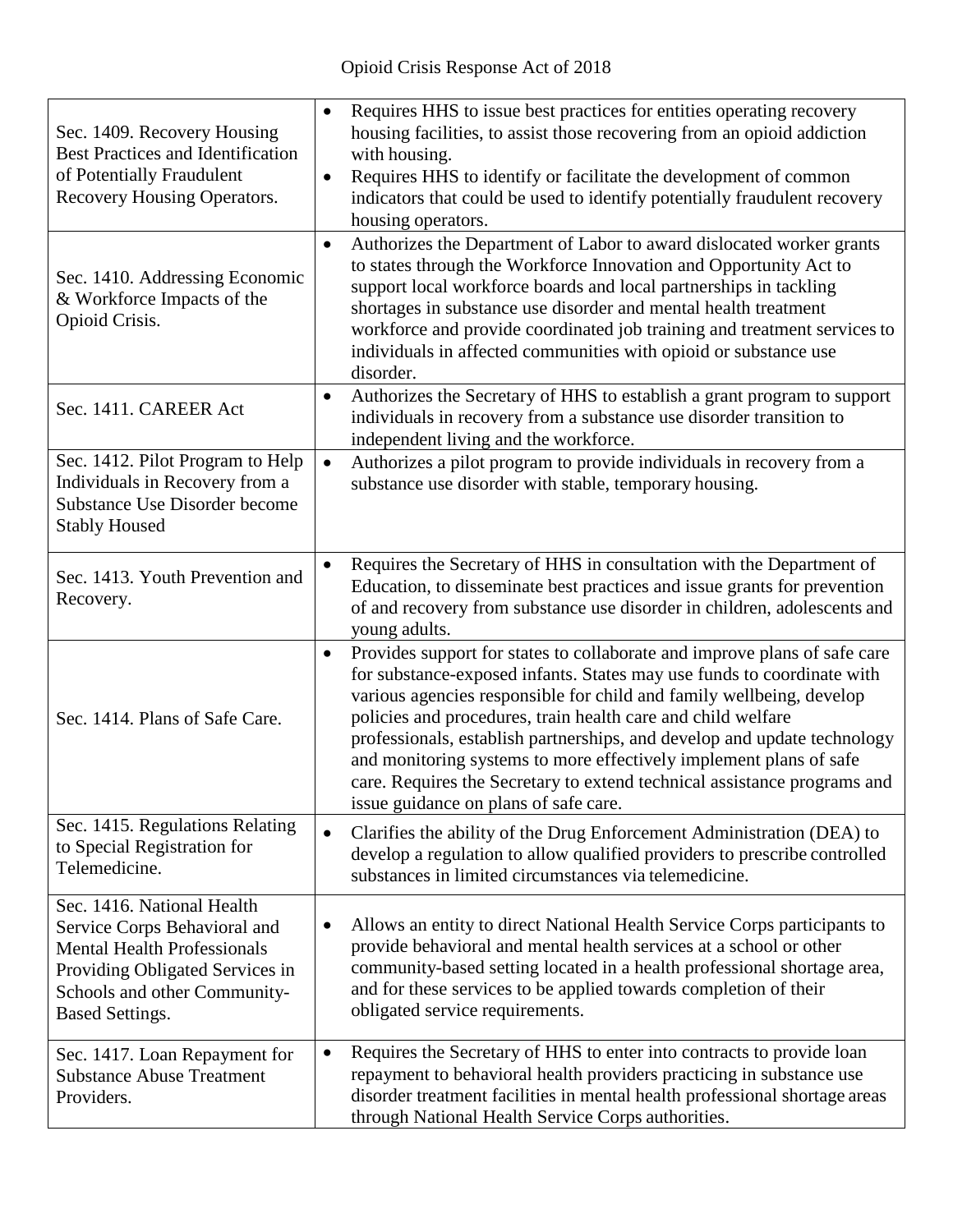| Sec. 1418. Protecting moms and<br>infants.<br>Sec. 1419. Early interventions<br>for pregnant women and infants.       | Requires the Secretary of HHS to issue and periodically update a report<br>$\bullet$<br>regarding the implementation of the recommendations in the strategy<br>relating to prenatal opioid use, including neonatal abstinence syndrome,<br>developed pursuant to the Protecting Our Infants Act of 2015.<br>Reauthorizes the Residential Treatment for Pregnant and Postpartum<br>٠<br>Women grant program.<br>Requires the Center for Substance Abuse Prevention to develop, in<br>$\bullet$<br>cooperation with the Centers for Disease Control and Prevention (CDC),<br>educational materials for clinicians to use with pregnant women for<br>shared decision-making regarding pain management during pregnancy.<br>Requires implementation and dissemination, as appropriate, of the<br>$\bullet$<br>recommendations in the report entitled "Protecting Our Infants Act:<br>Final Strategy," issued by HHS in 2017. |
|-----------------------------------------------------------------------------------------------------------------------|--------------------------------------------------------------------------------------------------------------------------------------------------------------------------------------------------------------------------------------------------------------------------------------------------------------------------------------------------------------------------------------------------------------------------------------------------------------------------------------------------------------------------------------------------------------------------------------------------------------------------------------------------------------------------------------------------------------------------------------------------------------------------------------------------------------------------------------------------------------------------------------------------------------------------|
| Sec. 1420. Report on<br>investigations regarding parity in<br>mental health and substance use<br>disorder benefits.   | Requires the Assistant Secretary of Labor of the Employee Benefits<br>$\bullet$<br>Security Administration, in collaboration with the Administrator of the<br>Centers for Medicare & Medicaid Services (CMS) and the Secretary of<br>the Treasury, to provide additional information in annual reports to<br>Congress on mental health parity compliance, including information on<br>which agencies are conducting investigations and information about any<br>coordination with State regulators.                                                                                                                                                                                                                                                                                                                                                                                                                      |
|                                                                                                                       | <b>Subtitle E: Prevention</b>                                                                                                                                                                                                                                                                                                                                                                                                                                                                                                                                                                                                                                                                                                                                                                                                                                                                                            |
| Sec. 1501. Study on Prescribing<br>Limits.                                                                            | Requires HHS, in consultation with the Attorney General (AG), to<br>$\bullet$<br>submit to Congress a report on the impact of federal and state laws and<br>regulations that limit the length, quantity, or dosage of opioid<br>prescriptions.                                                                                                                                                                                                                                                                                                                                                                                                                                                                                                                                                                                                                                                                           |
| Sec. 1502. Programs for health<br>care workforce.                                                                     | Increases education and training in pain care by requiring grant<br>$\bullet$<br>recipients to develop a comprehensive education and training plan. Such<br>plan would include information on the dangers of opioid abuse, early<br>warning signs of opioid use disorders, safe disposal options, and other<br>innovative deactivation mechanisms.<br>Updates pain care programs to include alternatives to opioid pain<br>$\bullet$<br>treatment and by promoting non-addictive and non-opioid pain<br>treatments, and non-pharmacologic treatment.<br>Updates mental and behavioral health education and training grant<br>٠<br>program to include trauma-informed care.                                                                                                                                                                                                                                               |
| Sec. 1503. Education and<br>Awareness Campaigns.<br>Sec. 1504. Enhanced Controlled<br><b>Substance Overdoses Data</b> | Advances education and awareness among the public and providers.<br>$\bullet$<br>With regards to providers, advances continuing education to promote<br>improved prescribing practices and improved education on and use of<br>evidence-based prescribing guidelines across health care settings.<br>Provides education and awareness for providers, patients, and<br>$\bullet$<br>consumers about the prescribing and dispensing options related to partial<br>fills of controlled substances in the Controlled Substances Act.<br>Authorizes the CDC's work to combat the opioid crisis through the<br>$\bullet$<br>collection, analysis, and dissemination of data, including through grants                                                                                                                                                                                                                          |
| Collection, Analysis, and<br>Dissemination.                                                                           | for states, localities, and tribes.                                                                                                                                                                                                                                                                                                                                                                                                                                                                                                                                                                                                                                                                                                                                                                                                                                                                                      |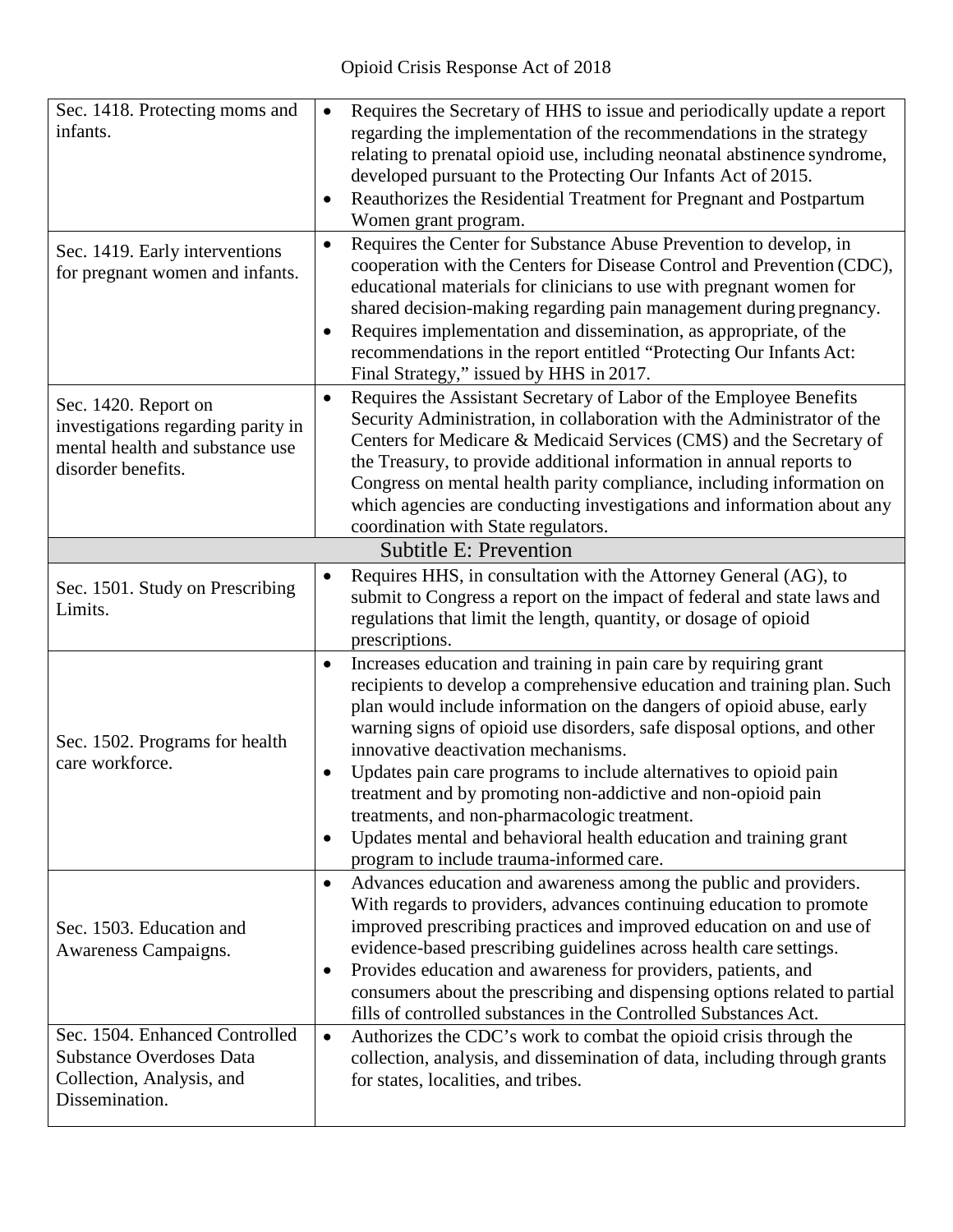| Sec. 1505. Preventing Overdoses<br>of Controlled Substances.                                                                                   | Provides support for states and localities to improve their Prescription<br>$\bullet$<br>Drug Monitoring Programs (PDMPs) and implement other evidence-<br>based prevention strategies, encourages data sharing between states, and<br>supports other prevention and research activities related to controlled<br>substances.                                                                                                                                                                                                                                                                                                                              |
|------------------------------------------------------------------------------------------------------------------------------------------------|------------------------------------------------------------------------------------------------------------------------------------------------------------------------------------------------------------------------------------------------------------------------------------------------------------------------------------------------------------------------------------------------------------------------------------------------------------------------------------------------------------------------------------------------------------------------------------------------------------------------------------------------------------|
| Sec. 1506. CDC Surveillance<br>and Data Collection for Child,<br>Youth, and Adult Trauma                                                       | Authorizes CDC to support states' efforts to collect and report data on<br>$\bullet$<br>adverse childhood experiences through existing public health surveys.                                                                                                                                                                                                                                                                                                                                                                                                                                                                                              |
| Sec. 1507. Reauthorization of<br>NASPER.                                                                                                       | Reauthorizes this HHS grant program to allow states to develop,<br>$\bullet$<br>maintain, or improve PDMPs and improve the interoperability of<br>PDMPs with other states and with other health information technology.                                                                                                                                                                                                                                                                                                                                                                                                                                    |
| Sec. 1508. Jessie's Law.                                                                                                                       | Requires HHS to develop best practices for prominently displaying<br>$\bullet$<br>substance use treatment information in electronic health records, when<br>requested by the patient.                                                                                                                                                                                                                                                                                                                                                                                                                                                                      |
| Sec. 1509. Development and<br><b>Dissemination of Model</b><br><b>Training Programs for Substance</b><br>Use Disorder Patient Records.         | Requires HHS to identify Model Programs and Materials to better train<br>$\bullet$<br>and educate providers, patients and families regarding the permitted uses<br>and disclosures of patient records related to treatment for substance use<br>disorders.                                                                                                                                                                                                                                                                                                                                                                                                 |
| Sec. 1510. Communication with<br><b>Families During Emergencies</b>                                                                            | Requires the Secretary to notify providers annually regarding sharing of<br>$\bullet$<br>certain health information with family and caregivers during an<br>emergency such as an overdose.                                                                                                                                                                                                                                                                                                                                                                                                                                                                 |
| Sec. 1511. Prenatal and Postnatal<br>Health.                                                                                                   | Authorizes data collection and analysis on neonatal abstinence<br>$\bullet$<br>syndrome and other outcomes related to prenatal substance abuse and<br>misuse, including prenatal opioid abuse and misuse.                                                                                                                                                                                                                                                                                                                                                                                                                                                  |
| Sec. 1512. Surveillance and<br><b>Education Regarding Infections</b><br>Associated with Injection Drug<br>Use and Other Risk Factors.          | Reauthorizes and builds upon CDC's program to prevent and respond to<br>$\bullet$<br>infections commonly associated with injection drug use, including viral<br>hepatitis and HIV, by supporting state and federal efforts to collect data<br>on such infections and identify and assist patients who may be at risk of<br>infection.                                                                                                                                                                                                                                                                                                                      |
| Sec. 1513. Task Force To<br><b>Develop Best Practices For</b><br>Trauma-Informed Identification,<br>Referral, and Support.                     | Creates an interagency task force to make recommendations regarding<br>$\bullet$<br>best practices to identify, prevent, and mitigate the effects of trauma on<br>infants, children, youth, and their families.<br>Requires the task force to develop a set of best practices and national<br>$\bullet$<br>strategy, and to identify existing federal authorities and grant programs<br>where trauma-informed practices are allowable.<br>Requires the task force to submit a final report of findings and<br>٠<br>recommendations to Congress, relevant cabinet Secretaries, and the<br>general public not less than three years after its first meeting. |
| Sec. 1514. Grants to Improve<br><b>Trauma Support Services and</b><br>Mental Health Care for Children<br>and Youth in Educational<br>Settings. | Authorizes the Secretary of Education, in coordination with the<br>$\bullet$<br>Assistant Secretary of Mental Health and Substance Use, to make grants<br>that link educational agencies with mental health systems in order to<br>increase student access to evidence-based trauma support services to<br>help prevent and mitigate trauma that children and youth experience.<br>Requires the Secretary to conduct a rigorous, independent analysis and<br>$\bullet$<br>disseminate findings from the demonstration grants.                                                                                                                              |
| Sec. 1515. National Child<br>Traumatic Stress Initiative.                                                                                      | Increases the authorization level for the National Child Traumatic Stress<br>$\bullet$<br>Initiative. Funding will provide technical assistance, direct services to                                                                                                                                                                                                                                                                                                                                                                                                                                                                                        |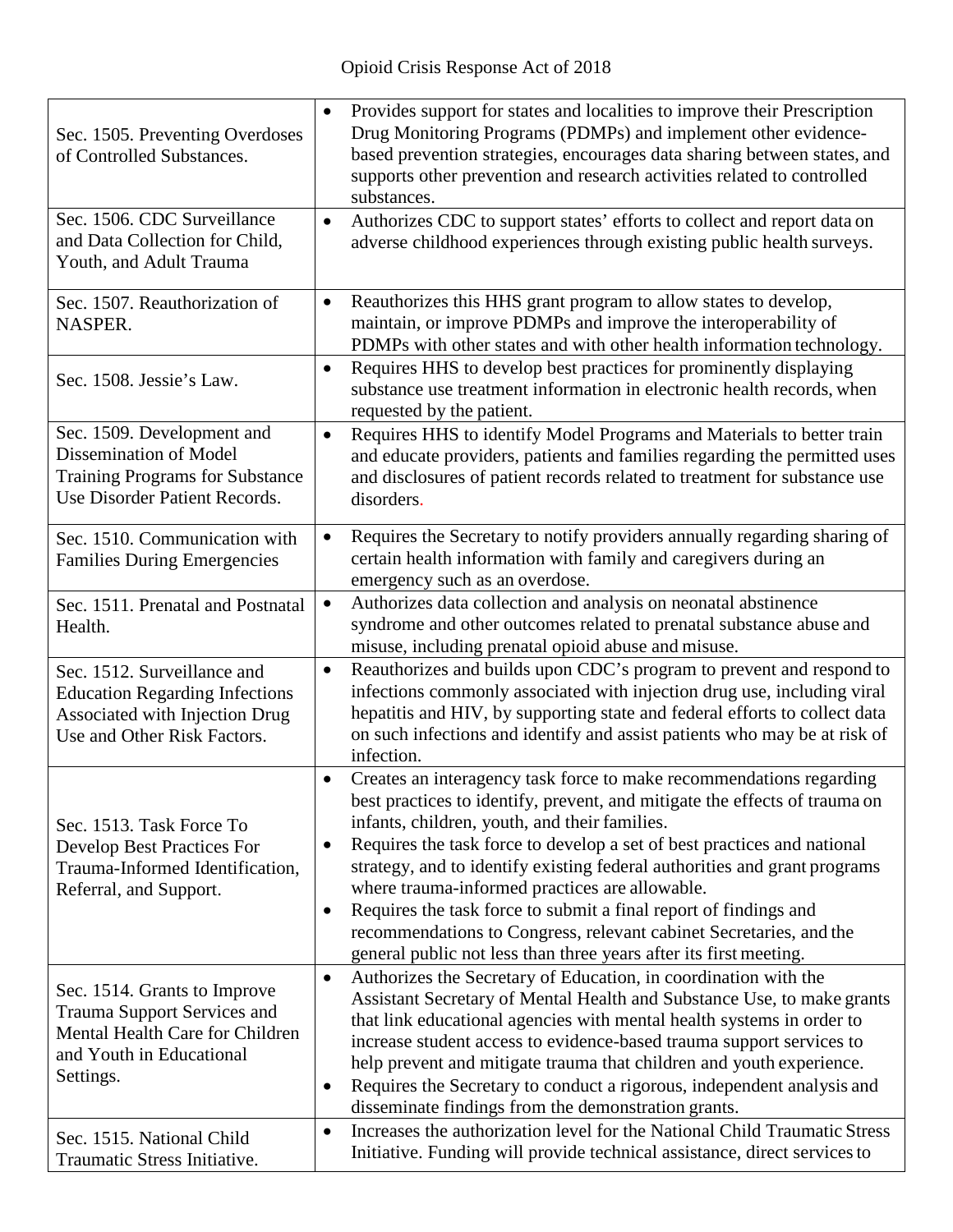|                                                                                                                                             | communities, and will support evaluations and dissemination of best<br>practices in trauma-informed care for children and families.                                                                                                                                                                                                                                                                                                                                                                                                                      |
|---------------------------------------------------------------------------------------------------------------------------------------------|----------------------------------------------------------------------------------------------------------------------------------------------------------------------------------------------------------------------------------------------------------------------------------------------------------------------------------------------------------------------------------------------------------------------------------------------------------------------------------------------------------------------------------------------------------|
| Sec. 1516. National Milestones<br>to Measure Success in Curtailing<br>the Opioid Crisis                                                     | Requires the Secretary of HHS to develop or identify existing national<br>$\bullet$<br>indicators to measure success in curtailing the opioid crisis and<br>significantly reversing the incidence and prevalence of opioid misuse<br>and abuse and opioid-related morbidity and mortality in the United<br>States within 5 years of enactment.<br>TITLE II: HEAL Act of 2018                                                                                                                                                                             |
| Sec. 2001. Short title.                                                                                                                     | "Helping to End Addiction and Lessen Substance Use Disorders Act of<br>$\bullet$<br>2018" or the "HEAL Act of 2018"                                                                                                                                                                                                                                                                                                                                                                                                                                      |
|                                                                                                                                             | Subtitle A: Medicare                                                                                                                                                                                                                                                                                                                                                                                                                                                                                                                                     |
| Sec. 2101. Medicare opioid<br>safety education.                                                                                             | Requires that the annual <i>Medicare &amp; You</i> handbook for Medicare<br>$\bullet$<br>beneficiaries include references to educational resources on opioid use<br>and pain management; a description of categories of alternative, non-<br>opioid Medicare-covered pain management treatments; and a suggestion<br>that beneficiaries talk to their physicians about opioid use and pain<br>management.                                                                                                                                                |
| Sec. 2102. Expanding the use of<br>telehealth services for the<br>treatment of opioid use disorder<br>and other substance use<br>disorders. | Eliminates certain statutory originating site requirements for telehealth<br>$\bullet$<br>services furnished to Medicare beneficiaries for the treatment of<br>substance use disorders, beginning January 1, 2019.<br>Allows payment for substance use disorder treatment services<br>$\bullet$<br>furnished via telehealth to Medicare beneficiaries at originating<br>sites, including a beneficiary's home, regardless of geographic<br>location. A separate facility fee would not be provided if the<br>originating site is the beneficiary's home. |
| Sec. 2103. Comprehensive<br>screenings for seniors.                                                                                         | Requires that the Medicare Initial Preventive Physical Examination<br>$\bullet$<br>(also known as the "Welcome to Medicare" visit) and annual wellness<br>visits include a review of the beneficiary's current opioid prescriptions<br>and screening for potential substance use disorders, including a referral<br>for treatment as appropriate.                                                                                                                                                                                                        |
| Sec. 2104. Every prescription<br>conveyed securely.                                                                                         | Requires that physicians and other practitioners prescribe Part D-<br>$\bullet$<br>covered controlled substances electronically so as to improve tracking of<br>opioid use and prevent diversion.<br>Directs the Centers for Medicare and Medicaid Services (CMS) to<br>$\bullet$<br>establish a list of exceptions, as well as the penalty for failure to comply<br>when the e-prescribing requirement applies, in consultation with<br>stakeholders.                                                                                                   |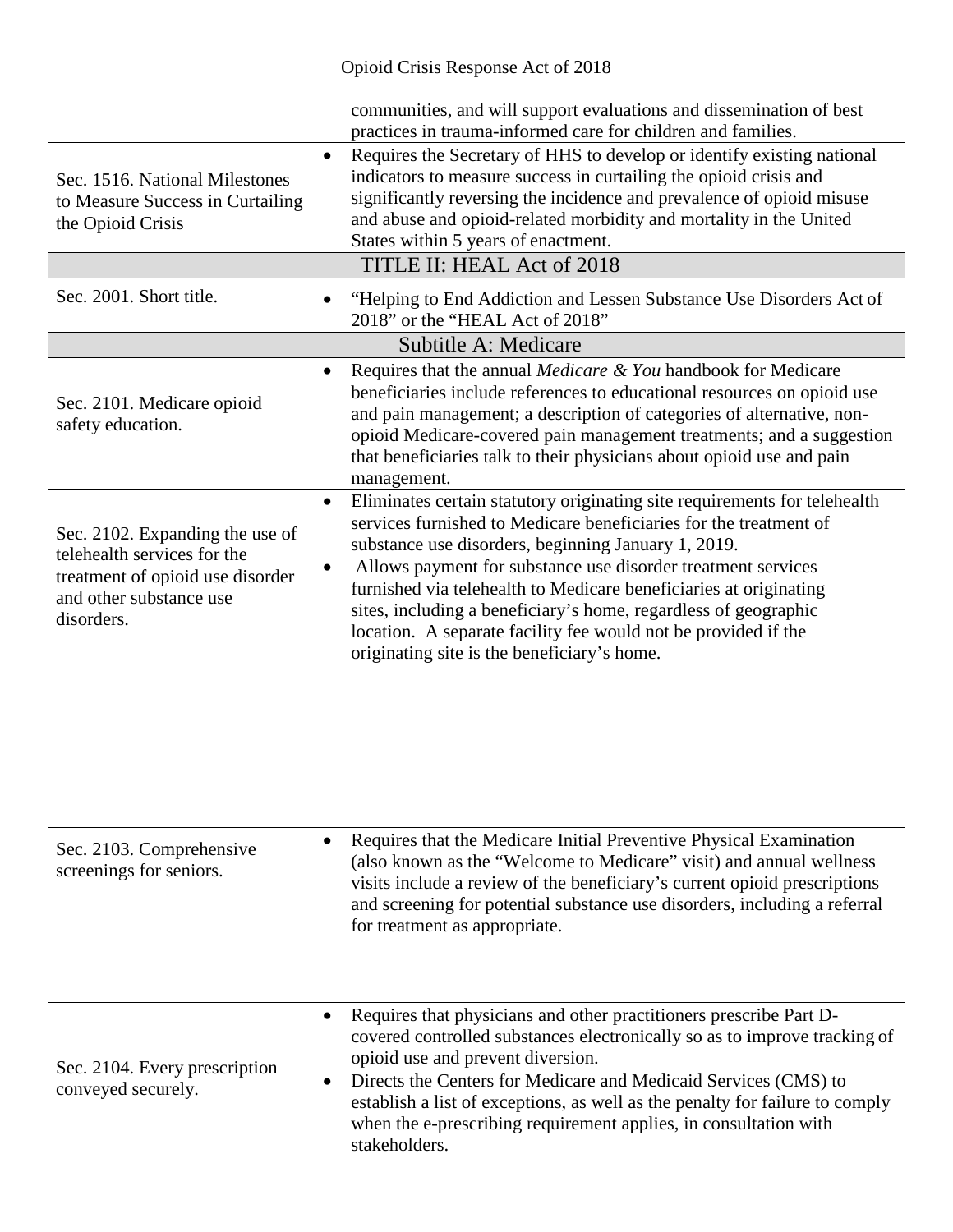| Opioid Crisis Response Act of 2018                                                          |                                                                                                                                                                                                                                                                                                                           |  |
|---------------------------------------------------------------------------------------------|---------------------------------------------------------------------------------------------------------------------------------------------------------------------------------------------------------------------------------------------------------------------------------------------------------------------------|--|
| Sec. 2105. Standardizing<br>electronic prior authorization for<br>safe prescribing.         | Requires that prior authorizations related to Part D prescriptions that are<br>$\bullet$<br>processed electronically use a standard format, improving the efficiency<br>with which prior authorizations are processed and enabling beneficiaries<br>to more promptly receive needed drugs.                                |  |
| Sec. 2106. Strengthening<br>partnerships to prevent opioid<br>abuse.                        | Requires CMS to establish a web-based portal to enhance<br>$\bullet$<br>communication between the agency, Medicare Advantage plans with<br>prescription drug plans (MA-PDs), standalone prescription drug plans,<br>and Medicare Drug Integrity Contractors, enhancing the ability to<br>address fraud, waste, and abuse. |  |
| Sec. 2107. Commit to opioid<br>medical prescriber accountability<br>and safety for seniors. | Requires CMS to notify Part D prescribers who are identified as a<br>$\bullet$<br>statistical outlier when it comes to prescribing opioids as compared to<br>their peers, with the notification including the peer comparison details<br>and information on evidence-based opioid prescribing guidelines.                 |  |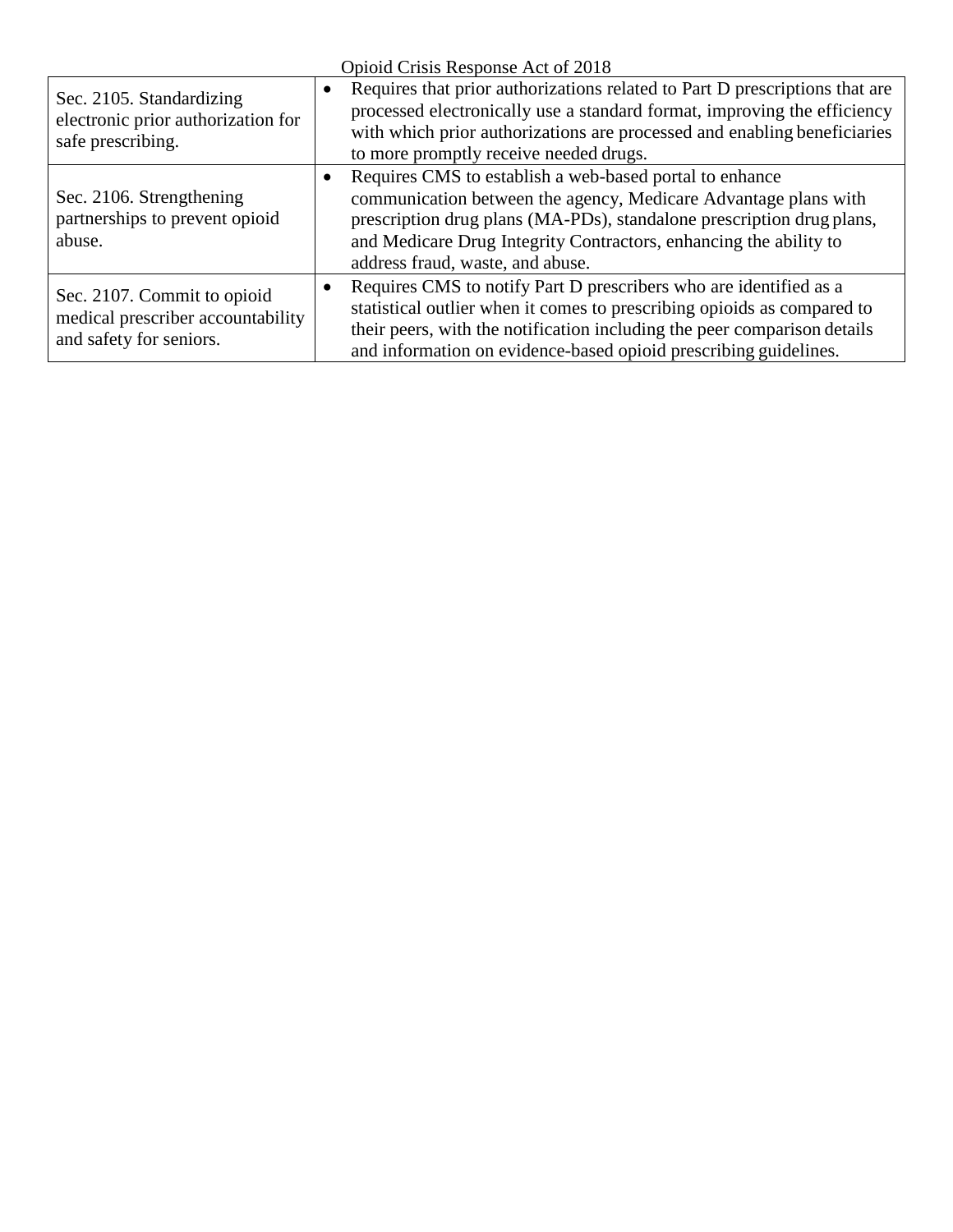|                                                                                                                                                             | Directs CMS to connect the prescribers identified as a persistent<br>statistical outlier with entities that provide educational assistance, and<br>gives CMS authority to require those prescribers to enroll in Medicare.                                                                                                                                                                                                                                                                                                                                                                                                                                                                                                                                                                                                                                                                                                            |
|-------------------------------------------------------------------------------------------------------------------------------------------------------------|---------------------------------------------------------------------------------------------------------------------------------------------------------------------------------------------------------------------------------------------------------------------------------------------------------------------------------------------------------------------------------------------------------------------------------------------------------------------------------------------------------------------------------------------------------------------------------------------------------------------------------------------------------------------------------------------------------------------------------------------------------------------------------------------------------------------------------------------------------------------------------------------------------------------------------------|
| Sec. 2108. Fighting the opioid<br>epidemic with sunshine.                                                                                                   | Enhances the CMS-run Open Payments, or "sunshine", program by<br>$\bullet$<br>expanding the types of professionals for whom a drug and device<br>manufacturer is required to report when the manufacturer provides<br>something of value to include: physician assistants, nurse practitioners,<br>clinical nurse specialists, certified registered nurse anesthetists, and<br>certified nurse midwives.<br>Sunsets the prohibition that prevents inclusion of the unique<br>identification number, known as the National Provider Identifier, for all<br>professionals and other entities displayed on the CMS Open Payments<br>website.                                                                                                                                                                                                                                                                                             |
| Sec. 2109. Demonstration testing<br>coverage of certain services<br>furnished by opioid treatment<br>programs.                                              | Requires that the HHS Secretary conduct a five-year demonstration<br>$\bullet$<br>project to test Medicare coverage and payment for opioid use<br>disorder treatment services furnished by an eligible Opioid<br>Treatment Program, to begin no later than January 1, 2021.<br>An eligible OTP selected to participate in the demonstration would<br>$\bullet$<br>receive a bundled payment made under Part B for opioid use disorder<br>treatment services. Those treatment services would include dispensing<br>and administering FDA-approved opioid agonist and antagonist<br>treatment medications, substance use disorder counseling; individual<br>and group therapy; toxicology testing; and other services determined<br>appropriate by the HHS Secretary.<br>Directs the HHS Secretary to provide a report to Congress that includes<br>an evaluation of the demonstration no later than two years after its<br>completion. |
| Sec. 2110. Encouraging<br>appropriate prescribing under<br>Medicare for victims of opioid<br>overdose.                                                      | Requires that CMS identify beneficiaries enrolled in Medicare Part D<br>$\bullet$<br>with a history of opioid-related overdose and include them in its system<br>for monitoring those potentially at-risk for prescription drug abuse,<br>enabling prescription drug plans to take steps that inform prescribers and<br>dispensing pharmacies and facilitate improved care.                                                                                                                                                                                                                                                                                                                                                                                                                                                                                                                                                           |
| Sec. 2111. Automatic escalation<br>to external review under a<br>Medicare part D drug<br>management program for at-risk<br>beneficiaries.                   | Requires that a beneficiary enrolled in Medicare Part D who CMS<br>$\bullet$<br>identifies as potentially at-risk for prescription drug abuse (or is<br>subsequently identified as at-risk) can automatically escalate an appeal<br>of such designation to an entity external to the prescription drug plan if<br>the plan affirms its own decision at the initial appeal level.                                                                                                                                                                                                                                                                                                                                                                                                                                                                                                                                                      |
| Sec. 2112. Testing of incentive<br>payments for behavioral health<br>providers for adoption and use of<br>certified electronic health record<br>technology. | Clarifies that the CMS Center for Medicare and Medicaid Innovation<br>$\bullet$<br>may test payment and delivery models that provide incentive payments<br>to behavioral health providers for the adoption and use of certified<br>electronic health record technology to improve the quality and<br>coordination of care through the electronic documentation and                                                                                                                                                                                                                                                                                                                                                                                                                                                                                                                                                                    |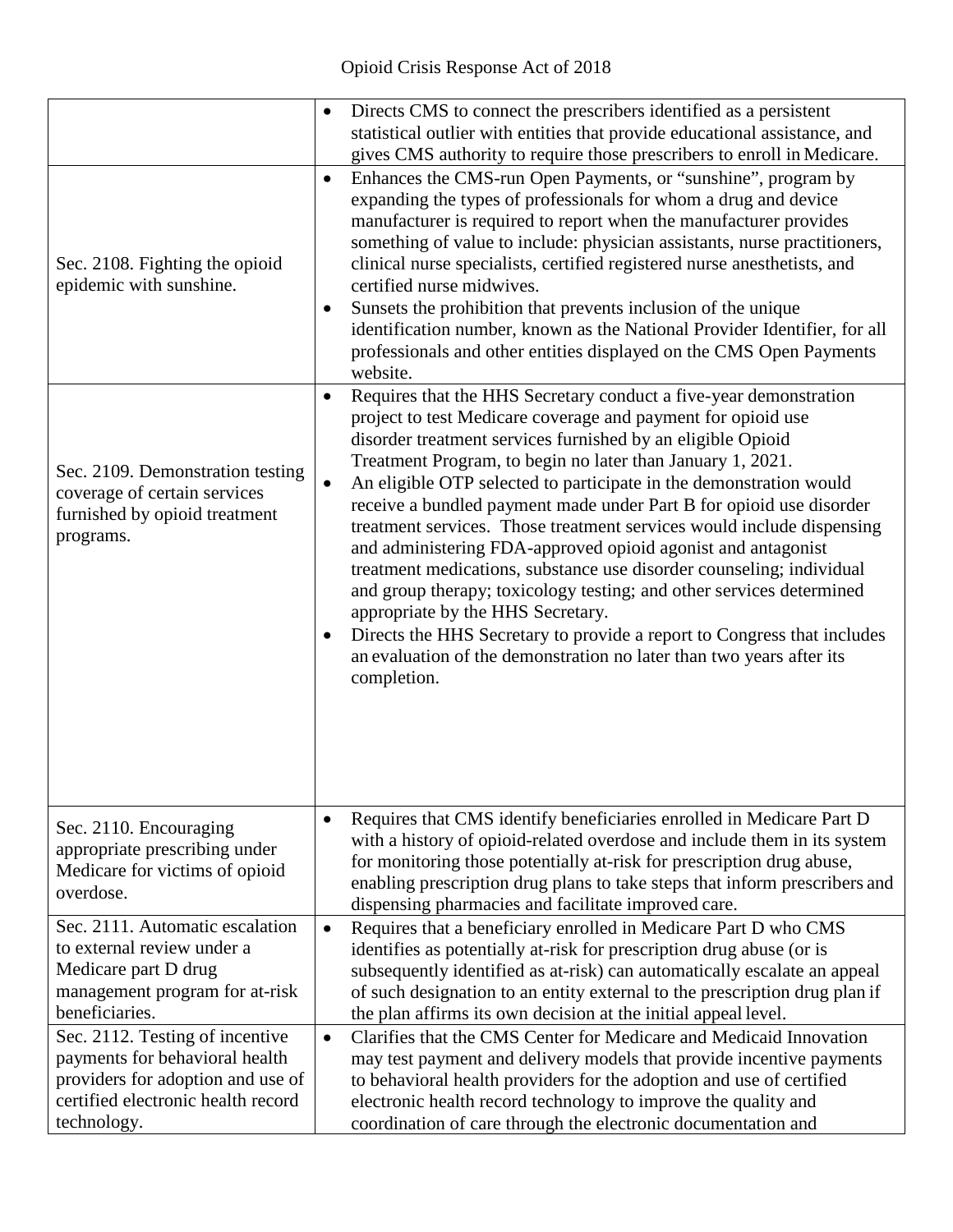| Opioid Crisis Response Act of 2018                    |                                                                                                                                                                                                                                                                                                             |  |
|-------------------------------------------------------|-------------------------------------------------------------------------------------------------------------------------------------------------------------------------------------------------------------------------------------------------------------------------------------------------------------|--|
| Sec. 2113. Medicare<br>Improvement Fund.              | Deposits \$65 million into the Medicare Improvement Fund that is<br>$\bullet$<br>available to CMS to make improvements under the original Medicare<br>fee-for-service program.                                                                                                                              |  |
| Subtitle B: Medicaid                                  |                                                                                                                                                                                                                                                                                                             |  |
| Sec. 2201. Caring recovery for<br>infants and babies. | Clarifies states' ability under Medicaid to provide care for infants with<br>neonatal abstinence syndrome in residential pediatric recovery centers,<br>as well as those centers' option to provide counseling or other services<br>to mothers or caretakers provided those services are otherwise covered. |  |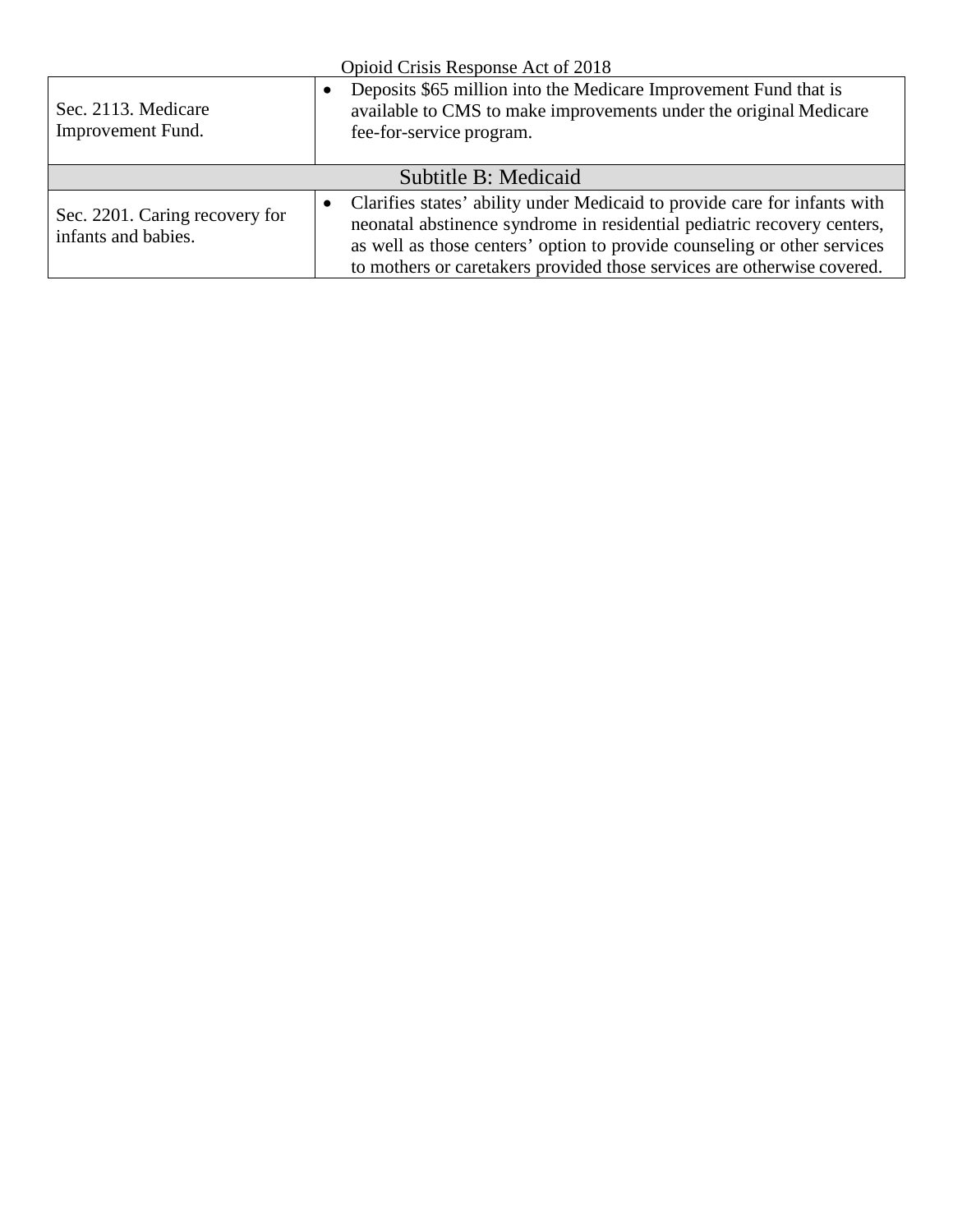| Sec. 2202. Peer support<br>enhancement and evaluation<br>review.                                       | Directs the GAO to study and submit a report on how Medicaid covers<br>$\bullet$<br>peer support services, including: the types of services provided; payment<br>models; states' experiences providing peer support services; and how<br>states measure the extent to which peer support services improve costs<br>and outcomes for beneficiaries.                                                                                                                                                                                                                                                                                                                                                                                                                                                                                                                                                                                              |
|--------------------------------------------------------------------------------------------------------|-------------------------------------------------------------------------------------------------------------------------------------------------------------------------------------------------------------------------------------------------------------------------------------------------------------------------------------------------------------------------------------------------------------------------------------------------------------------------------------------------------------------------------------------------------------------------------------------------------------------------------------------------------------------------------------------------------------------------------------------------------------------------------------------------------------------------------------------------------------------------------------------------------------------------------------------------|
| Sec. 2203. Medicaid substance<br>use disorder treatment via<br>telehealth.                             | Directs CMS to issue guidance to states on options for providing<br>$\bullet$<br>services via telehealth that address substance use disorders under<br>Medicaid. Requires guidance to cover state options for federal<br>reimbursement for substance use disorder services and treatment using<br>telehealth including, services addressing high-risk individuals, provider<br>education through a hub-and-spoke model, and options for providing<br>telehealth services to students in school-based health centers.<br>Directs GAO to evaluate children's access to Medicaid services to treat<br>$\bullet$<br>substance use disorders, including options to improve access through<br>telehealth.<br>Directs CMS to issue a report to Congress identifying best practices and<br>$\bullet$<br>potential solutions to barriers to furnishing services to children via<br>telehealth to compare services delivered via telehealth to in-person. |
| Sec. 2204. Enhancing patient<br>access to non-opioid treatment<br>options.                             | Directs CMS to issue guidance on states' options for treating and<br>$\bullet$<br>managing beneficiaries' pain through non-opioid pain treatment and<br>management options under Medicaid.                                                                                                                                                                                                                                                                                                                                                                                                                                                                                                                                                                                                                                                                                                                                                      |
| Sec. 2205. Assessing barriers to<br>opioid use disorder treatment.                                     | Directs GAO to analyze and issue a report to Congress on the barriers to<br>$\bullet$<br>access to substance use disorder treatment medications under various<br>drug distribution models, such as buy-and-bill, as well as addressing<br>options for state Medicaid programs to reduce or remove such barriers.<br>GAO is directed to make recommendations, as appropriate.                                                                                                                                                                                                                                                                                                                                                                                                                                                                                                                                                                    |
| Sec. 2206. Help for moms and<br>babies.                                                                | Modifies the "IMD exclusion" for pregnant and postpartum women to<br>$\bullet$<br>address a subset of the prohibition on Medicaid from paying for<br>otherwise coverable Medicaid services for certain adults while in<br>institutions for mental disease (IMD). Modifies Section 1905(a) of the<br>Social security act to ensure that pregnant and postpartum women<br>receiving care for substance use disorders in an IMD can continue to<br>receive other Medicaid-covered care outside of the IMD, such as<br>prenatal services.                                                                                                                                                                                                                                                                                                                                                                                                           |
| Sec. 2207. Securing flexibility to<br>treat substance use disorders.                                   | Clarifies flexibilities around Medicaid's IMD exclusion where, in some<br>$\bullet$<br>cases, managed care plans may provide alternative services in lieu of<br>other services that are not permitted under the state plan. Codifies<br>regulations permitting managed care plans to cover treatment in an IMD<br>for a certain number of days in a month in lieu of other types of<br>services.                                                                                                                                                                                                                                                                                                                                                                                                                                                                                                                                                |
| Sec. 2208. MACPAC study and<br>report on MAT utilization<br>controls under State Medicaid<br>programs. | Directs the Medicaid and CHIP Payment and Access Commission<br>$\bullet$<br>(MACPAC) to conduct a study on utilization management controls<br>applied to medication-assisted treatment options in both fee-for-service<br>and managed Medicaid programs.                                                                                                                                                                                                                                                                                                                                                                                                                                                                                                                                                                                                                                                                                        |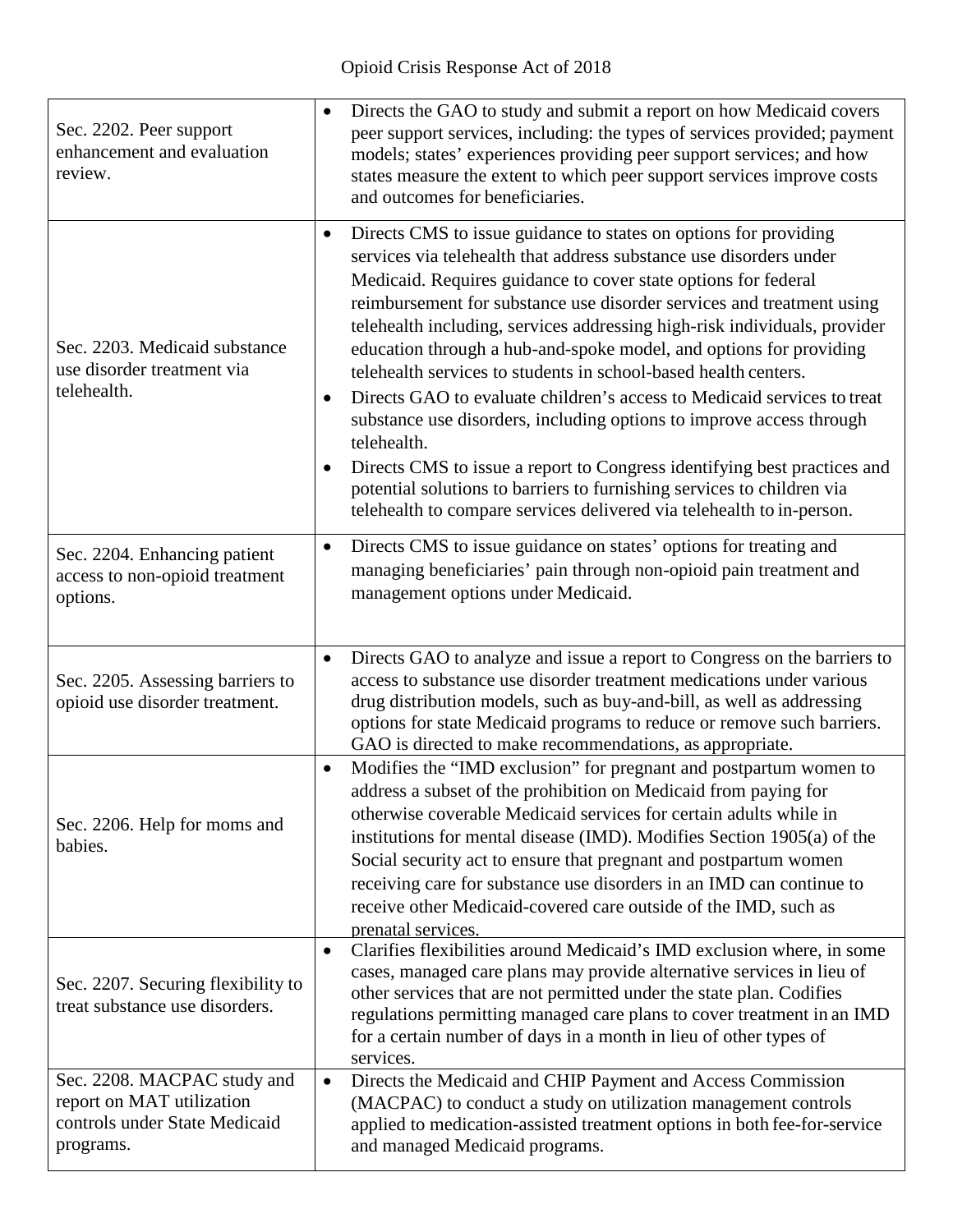| Sec. 2209. Opioid addiction<br>treatment programs<br>enhancement.                                                                                                                                       | Requires the Secretary to publish a data book detailing, for each state,<br>$\bullet$<br>statistics on the prevalence and treatment of substance abuse disorder<br>among Medicaid beneficiaries, including beneficiaries receiving<br>treatment under fee for service and managed care arrangements.<br>Requires the data book to be issued within one year and use data from<br>the Transformed Medicaid Statistical Information System (T-MSIS).<br>Requires HHS to make T-MSIS data available to researchers in the same<br>manner in which precursor data had been made available in the past,<br>including relevant privacy and security protections.                                                                                                                               |
|---------------------------------------------------------------------------------------------------------------------------------------------------------------------------------------------------------|------------------------------------------------------------------------------------------------------------------------------------------------------------------------------------------------------------------------------------------------------------------------------------------------------------------------------------------------------------------------------------------------------------------------------------------------------------------------------------------------------------------------------------------------------------------------------------------------------------------------------------------------------------------------------------------------------------------------------------------------------------------------------------------|
| Sec. 2210. Better data sharing to<br>combat the opioid crisis.                                                                                                                                          | Clarifies states' ability to access and share data from prescription drug<br>$\bullet$<br>monitoring program databases, consistent with the parameters<br>established in state law, including with providers and managed care<br>entities, and in adherence to applicable security and privacy protections<br>and laws.                                                                                                                                                                                                                                                                                                                                                                                                                                                                  |
| Sec. 2211. Mandatory reporting<br>with respect to adult behavioral<br>health measures.                                                                                                                  | Requires state Medicaid programs to report on all behavioral health<br>$\bullet$<br>quality measures included in the mandatory core set of adult health<br>quality measures beginning 2024.                                                                                                                                                                                                                                                                                                                                                                                                                                                                                                                                                                                              |
| Sec. 2212. Report on innovative<br>State initiatives and strategies to<br>provide housing-related services<br>and supports to individuals<br>struggling with substance use<br>disorders under Medicaid. | Directs HHS to issue a report on innovative state initiatives and covered<br>$\bullet$<br>housing-related services that state Medicaid programs may use to<br>provide supports to Medicaid enrollees with substance use disorders<br>who are experiencing homelessness or are at risk of homelessness.                                                                                                                                                                                                                                                                                                                                                                                                                                                                                   |
| Sec. 2213. Technical assistance<br>and support for innovative State<br>strategies to provide housing-<br>related supports under Medicaid.                                                               | Directs HHS to provide technical assistance to states to develop and<br>$\bullet$<br>coordinate housing-related supports and services under Medicaid,<br>either through state plans or waivers, and care coordination services,<br>for Medicaid enrollees with substance use disorders.                                                                                                                                                                                                                                                                                                                                                                                                                                                                                                  |
|                                                                                                                                                                                                         | <b>Subtitle C: Human Services</b>                                                                                                                                                                                                                                                                                                                                                                                                                                                                                                                                                                                                                                                                                                                                                        |
| Sec. 2301. Supporting family-<br>focused residential treatment.                                                                                                                                         | Requires HHS to develop and issue guidance to states identifying<br>$\bullet$<br>opportunities to support family-focused residential substance abuse<br>treatment programs by:<br>Describing existing opportunities under Medicaid to support<br>$\circ$<br>parents in family-focused residential treatment;<br>Explaining how states can coordinate Medicaid, foster care, and<br>$\circ$<br>other HHS funding to support substance abuse treatment and<br>other services provided by treatment facilities; and<br>Describing how states can coordinate Medicaid and foster care<br>$\circ$<br>funding—specifically per the new authority granted in the<br>Family First Prevention Services Act-to support children<br>placed with their parents in family-based treatment facilities. |
| Sec. 2302. Improving recovery<br>and reunifying families.                                                                                                                                               | Provides \$15 million to HHS to replicate a "recovery coach" program<br>$\bullet$<br>for parents with children in foster care due to parental substance abuse,<br>which has been shown to reduce the length of time children spend in<br>foster care. This will allow HHS to determine whether the program can<br>be replicated in another state and yield the same results.                                                                                                                                                                                                                                                                                                                                                                                                             |
| Sec. 2303. Building capacity for                                                                                                                                                                        | Beginning in FY 2020, states will be eligible to receive funding to<br>$\bullet$<br>provide evidence-based substance abuse prevention and treatment                                                                                                                                                                                                                                                                                                                                                                                                                                                                                                                                                                                                                                      |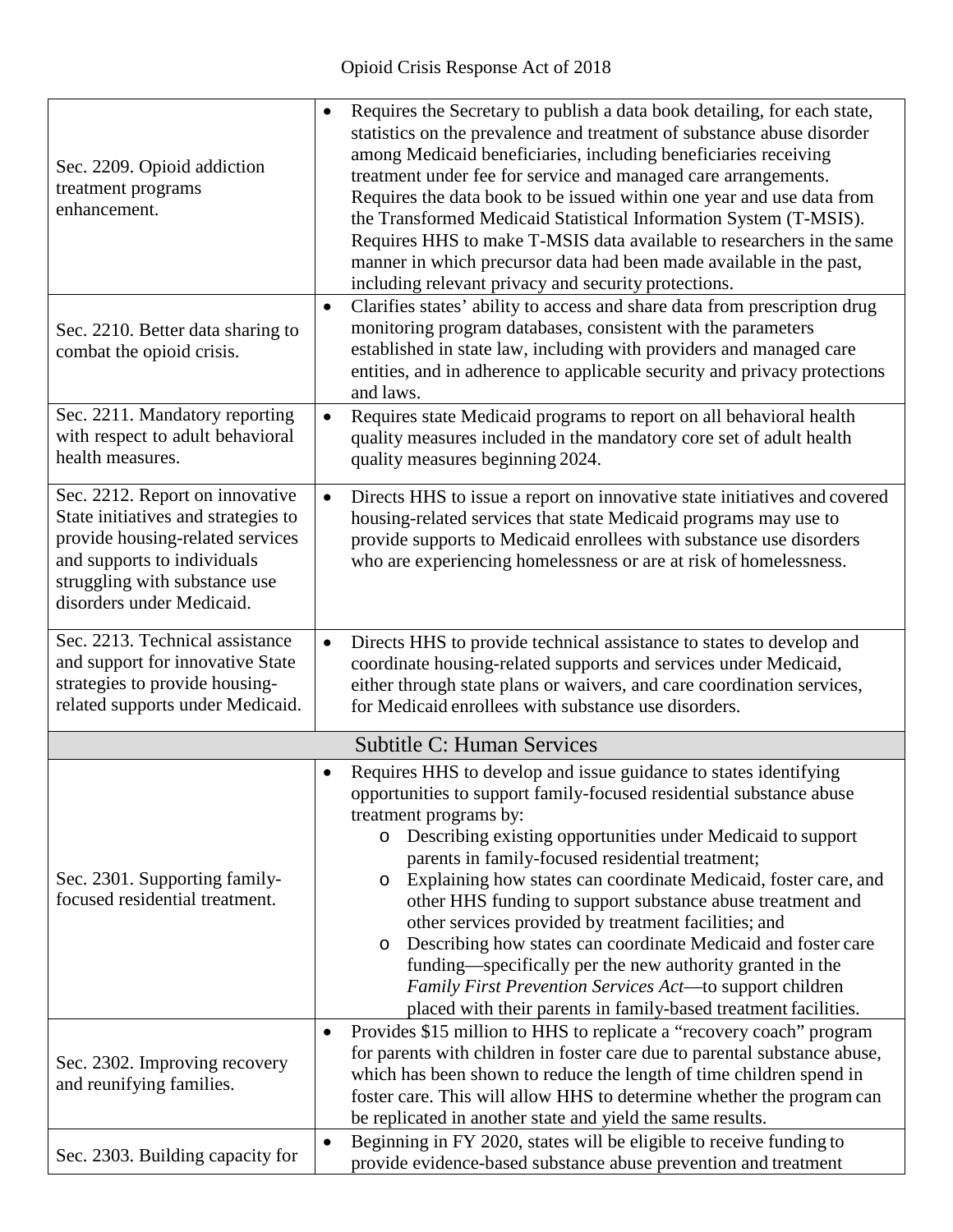| family-focused residential                    | services to families with children at risk of entering foster care (as a                                                                                          |  |  |  |
|-----------------------------------------------|-------------------------------------------------------------------------------------------------------------------------------------------------------------------|--|--|--|
| treatment.                                    | result of the Family First Prevention Services Act). This section                                                                                                 |  |  |  |
|                                               | authorizes \$20 million in funding for HHS to award to states to develop,                                                                                         |  |  |  |
|                                               | enhance, or evaluate family-focused treatment programs to increase the                                                                                            |  |  |  |
|                                               | number of evidence-based programs that will later qualify for funding                                                                                             |  |  |  |
|                                               | under Family First.                                                                                                                                               |  |  |  |
|                                               | Subtitle D: Synthetics Trafficking and Overdose Prevention                                                                                                        |  |  |  |
| See separate section by section of S.3057.    |                                                                                                                                                                   |  |  |  |
|                                               | <b>TITLE III: JUDICIARY</b>                                                                                                                                       |  |  |  |
| Subtitle A: Access to Increased Drug Disposal |                                                                                                                                                                   |  |  |  |
| Sec. 3101. Short title.                       | Access to Increased Drug Disposal Act of 2018<br>$\bullet$                                                                                                        |  |  |  |
| Sec. 3102. Definitions.                       | Defines terms "Attorney General," "authorized collector," "covered<br>$\bullet$<br>grant," and "eligible collector."                                              |  |  |  |
| Sec. 3103. Authority to make<br>grants.       | Allows the AG to award grants to States to increase the participation of<br>$\bullet$<br>eligible collectors as authorized collectors for drug-disposal programs. |  |  |  |
| Sec. 3104. Application.                       | Outlines the requirements that a state must meet if submitting an<br>$\bullet$<br>application for a grant, which includes:                                        |  |  |  |
|                                               | Identifying a state agency that oversees pharmaceutical care;<br>$\circ$<br>Detailing a plan to increase participation rates of authorized<br>collectors; and     |  |  |  |
|                                               | Describing how the state will select eligible collectors to be<br>$\circ$<br>served under the grant.                                                              |  |  |  |
| Sec. 3105. Use of grant funds.                | Limits the use of the grant that a state receives to the costs of<br>$\bullet$                                                                                    |  |  |  |
|                                               | installation, maintenance, training, purchasing, and disposal of                                                                                                  |  |  |  |
|                                               | controlled substance associated with the participation of collectors.                                                                                             |  |  |  |
| Sec. 3106. Eligibility for grant.             | Requires that the AG shall award a grant to five states, not less than<br>$\bullet$                                                                               |  |  |  |
|                                               | three of which are in the lowest 25 percent of states in participation rates                                                                                      |  |  |  |
|                                               | for drug take-back programs.                                                                                                                                      |  |  |  |
| Sec. 3107. Duration of grants.                | Allows the AG to determine the period of years for which the grant is<br>$\bullet$<br>made to the state                                                           |  |  |  |
| Sec. 3108. Accountability and                 | Requires a state that receives a grant to provide a report to the AG that<br>$\bullet$                                                                            |  |  |  |
| oversight.                                    | lists the recipients of grant amounts, describes the activities used by the                                                                                       |  |  |  |
|                                               | grant amounts, and contains performance measures as to the                                                                                                        |  |  |  |
|                                               | effectiveness of the grant, including participation rates.                                                                                                        |  |  |  |
| Sec. 3109. Duration of program.               | Limits the AG to award grants for each of the first 5 fiscal years after<br>$\bullet$<br>enactment.                                                               |  |  |  |
| Sec. 3110. Authorization of                   | Outlines that there are authorized to be appropriated to the AG such<br>$\bullet$                                                                                 |  |  |  |
| appropriations.                               | sums as may be necessary to carry out this Act.                                                                                                                   |  |  |  |
|                                               | Subtitle B: Using Data to Prevent Opioid Diversion                                                                                                                |  |  |  |
| Sec. 3201. Short title.                       | Using Data to Prevent Opioid Diversion Act of 2018<br>$\bullet$                                                                                                   |  |  |  |
|                                               |                                                                                                                                                                   |  |  |  |
| Sec. 3202. Purpose.                           | States the purpose of the bill, which is to provide drug manufacturers<br>$\bullet$                                                                               |  |  |  |
|                                               | and distributors with access to anonymized information through ARCOS                                                                                              |  |  |  |
|                                               | to help drug manufacturers and distributors identify, report, and stop                                                                                            |  |  |  |
|                                               | suspicious orders of opioids which will in turn reduce diversion rates.                                                                                           |  |  |  |
| Sec. 3203. Amendments.                        | Requires DEA to make anonymized information available to registrants<br>$\bullet$<br>with access to ARCOS, including the total number of distributors             |  |  |  |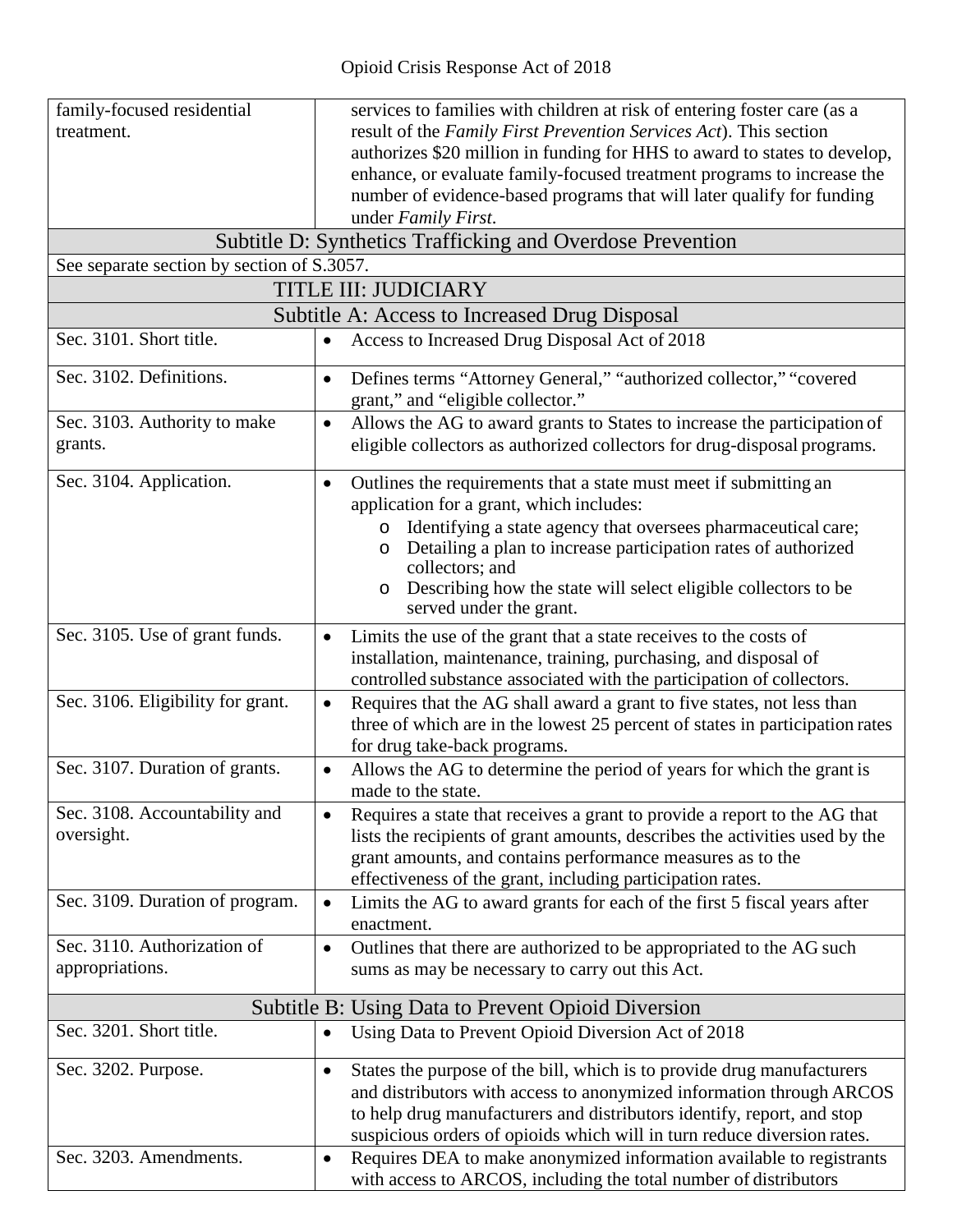| Sec. 3204. Report.                                                                               | serving a single pharmacy or practitioner, and the total number of opioid<br>pills distributed to a single pharmacy or practitioner.<br>Mandates that DEA share information on amounts, outliers, and trends<br>$\bullet$<br>of distributor and pharmacy registrants.<br>Increases civil and criminal penalties for drug manufacturers and<br>$\bullet$<br>distributors.<br>Requires DEA to report to Congress on how it is using ARCOS data to<br>$\bullet$<br>identify and stop suspicious orders of opioids. |  |  |  |
|--------------------------------------------------------------------------------------------------|-----------------------------------------------------------------------------------------------------------------------------------------------------------------------------------------------------------------------------------------------------------------------------------------------------------------------------------------------------------------------------------------------------------------------------------------------------------------------------------------------------------------|--|--|--|
| <b>Subtitle C: Substance Abuse Prevention</b>                                                    |                                                                                                                                                                                                                                                                                                                                                                                                                                                                                                                 |  |  |  |
| Sec. 3301. Short title.                                                                          | Substance Abuse Prevention Act of 2018<br>$\bullet$                                                                                                                                                                                                                                                                                                                                                                                                                                                             |  |  |  |
| Sec. 3302. Reauthorization of the<br><b>Office of National Drug Control</b><br>Policy.           | Reauthorizes the Office of National Drug Control Policy (ONDCP) at<br>$\bullet$<br>the White House, which oversees all Executive Branch efforts on<br>narcotics control, including the development of a national drug control<br>strategy.                                                                                                                                                                                                                                                                      |  |  |  |
| Sec. 3303. Reauthorization of the<br><b>Drug-Free Communities</b><br>Program.                    | Reauthorizes the Drug-Free Communities (DFC) Program through 2022.<br>$\bullet$<br>DFC is a grant program administered by ONDCP that works to prevent<br>youth substance abuse and reduce the demand for illicit narcotics at a<br>community level.                                                                                                                                                                                                                                                             |  |  |  |
| Sec. 3304. Reauthorization of the<br><b>National Community Anti-Drug</b><br>Coalition Institute. | Reauthorizes the National Community Anti-Drug Coalition Institute<br>$\bullet$<br>through 2022.                                                                                                                                                                                                                                                                                                                                                                                                                 |  |  |  |
| Sec. 3305. Reauthorization of the<br><b>High-Intensity Drug Trafficking</b><br>Area Program.     | Reauthorizes the ONDCP High-Intensity Drug Trafficking Area<br>$\bullet$<br>(HIDTA) Program. HIDTA provides funding for federal, state, and local<br>law enforcement task forces operating in our nation's most critical drug<br>trafficking regions.                                                                                                                                                                                                                                                           |  |  |  |
| Sec. 3306. Reauthorization of<br>drug court program.                                             | Reauthorizes Department of Justice funding for drug courts through<br>$\bullet$<br>2022.                                                                                                                                                                                                                                                                                                                                                                                                                        |  |  |  |
| Sec. 3307. Drug court training<br>and technical assistance.                                      | Allows non-profit organizations to provide important training and<br>$\bullet$<br>technical assistance to drug courts.                                                                                                                                                                                                                                                                                                                                                                                          |  |  |  |
| Sec. 3308. Drug overdose<br>response strategy.                                                   | Improves upon the HIDTA by targeting funds for implementing a<br>٠<br>coordinated drug overdose response strategy, which includes:<br>Coordinating multi-disciplinary efforts to prevent, reduce, and<br>$\circ$<br>respond to drug overdose;<br>Increasing data sharing among public safety and public health<br>officials on drug-related abuse trends; and<br>Enabling collaborative resources on substance use addiction<br>O<br>and narcotics trafficking.                                                 |  |  |  |
| Sec. 3309. Protecting law<br>enforcement officers from<br>accidental exposure.                   | Provides supplemental grants to law enforcement agencies to protect law<br>$\bullet$<br>enforcement from accidental exposure to dangerous narcotics.<br>Grants may be used for purchasing portable equipment to test for<br>٠<br>fentanyl and other substances, training law enforcement officers and<br>first responders on best practices, and purchasing protective equipment.                                                                                                                               |  |  |  |
| Sec. 3310. COPS Anti-Meth<br>Program.                                                            | Authorizes the AG to make competitive grants available to state law<br>$\bullet$<br>enforcement agencies with high seizures of precursor chemicals,<br>methamphetamine, and laboratories for the purpose of investigating                                                                                                                                                                                                                                                                                       |  |  |  |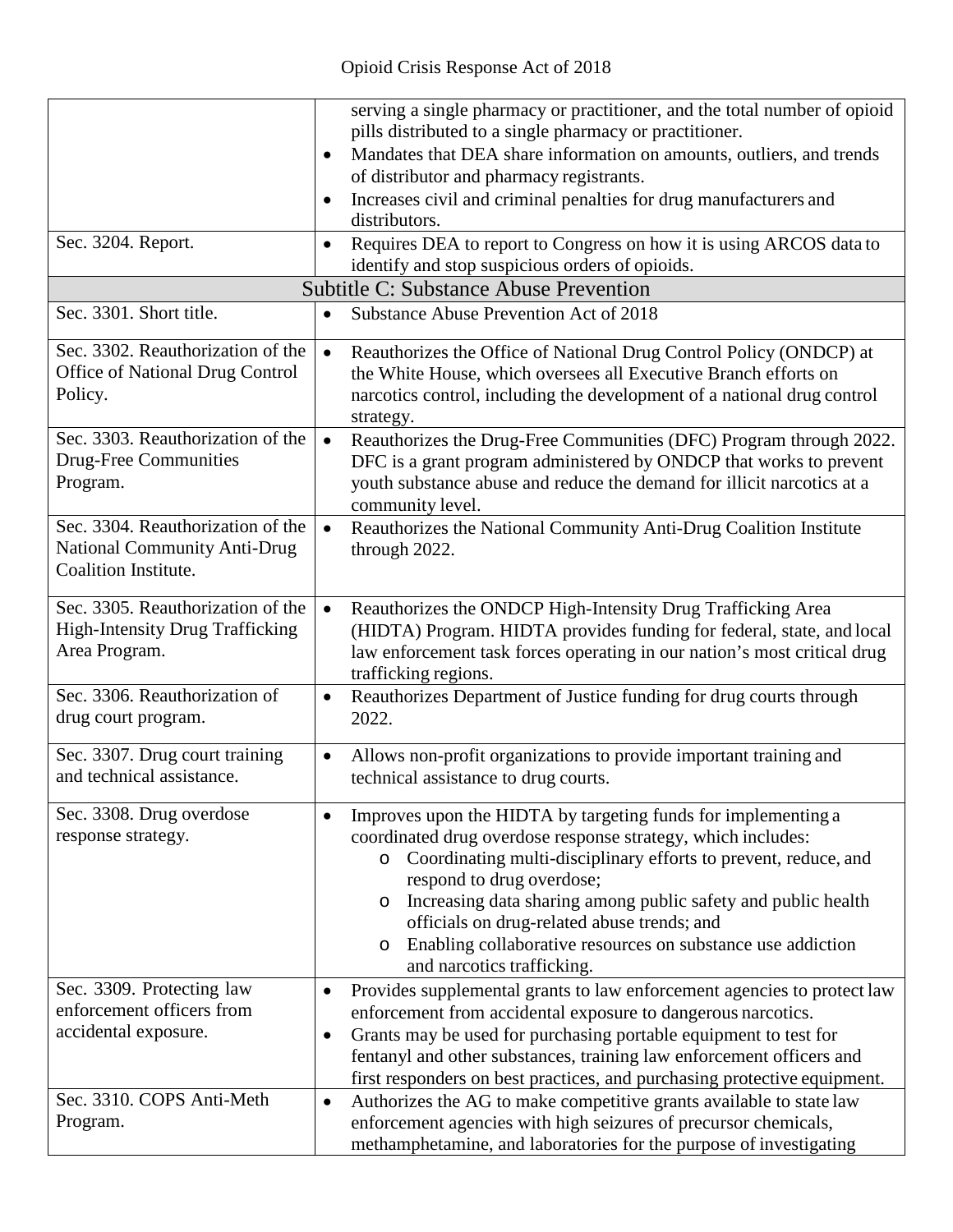|                                                                                                                                          | illicit activities, such as diversion, laboratories, or methamphetamine<br>trafficking.                                                                                                                                                                                                                                                                                                                                                                                                                                                                                                                                                                                                              |
|------------------------------------------------------------------------------------------------------------------------------------------|------------------------------------------------------------------------------------------------------------------------------------------------------------------------------------------------------------------------------------------------------------------------------------------------------------------------------------------------------------------------------------------------------------------------------------------------------------------------------------------------------------------------------------------------------------------------------------------------------------------------------------------------------------------------------------------------------|
| Sec. 3311. COPS anti-heroin<br>task force program.<br>Sec. 3312. Comprehensive<br>Addiction and Recovery Act<br>education and awareness. | Authorizes the AG to make competitive grants available to state law<br>$\bullet$<br>enforcement agencies in states with high rates of treatment admissions,<br>for the purpose of investigating illicit activities.<br>This task force will function through statewide collaboration with the<br>٠<br>greater effort to dismantle the distribution of heroin, fentanyl,<br>Carfentanil, or the unlawful distribution of prescription opioids.<br>Allows the AG to may grants to entities that focus on addiction and<br>$\bullet$<br>substance use disorders and specialize in family and patient services.                                                                                          |
| Sec. 3313. Protecting children<br>with addicted parents.                                                                                 | Requires HHS to disseminate best practices for states on interventions<br>$\bullet$<br>and strategies to keep families affected by substances use disorder<br>together.<br>Allows the Secretary of HHS to award grants to states, units of local<br>government, and tribal governments to:<br>o Develop programs designed to keep pregnant women who have<br>substance use disorder together with their newborns; and<br>Support the attendance of children who have a family member<br>$\circ$<br>with substance use disorder at therapeutic camps or programs<br>aimed at addiction prevention education, coping strategies, and<br>family support initiatives aimed at keeping families together. |
| Sec. 3314. Reimbursement of<br>substance use disorder treatment<br>professionals.                                                        | Mandates the Comptroller General to submit to Congress a report<br>$\bullet$<br>examining how substance use disorder services are reimbursed.<br>This is required no later than January 1, 2020.<br>$\bullet$                                                                                                                                                                                                                                                                                                                                                                                                                                                                                        |
| Sec. 3315. Sobriety Treatment<br>and Recovery Teams (START).                                                                             | Authorizes SAMHSA to provide grants to establish Sobriety Treatment<br>$\bullet$<br>and Recovery Teams (START) to determine the effectiveness of pairing<br>social workers and mentors with families that are struggling with<br>substance use disorder and child abuse or neglect.                                                                                                                                                                                                                                                                                                                                                                                                                  |
| Sec. 3316. Provider education.                                                                                                           | Requires the AG and Secretary of HHS to complete a plan for educating<br>$\bullet$<br>and training medical practitioners in best practices for prescribing<br>controlled substances.                                                                                                                                                                                                                                                                                                                                                                                                                                                                                                                 |
|                                                                                                                                          | Subtitle D: Synthetic Abuse and Labeling of Toxic Substances                                                                                                                                                                                                                                                                                                                                                                                                                                                                                                                                                                                                                                         |
| Sec. 3401. Short title.                                                                                                                  | Synthetic Abuse and Labeling of Toxic Substances Act of 2017<br>$\bullet$                                                                                                                                                                                                                                                                                                                                                                                                                                                                                                                                                                                                                            |
| Sec. 3402. Controlled substance<br>analogues.                                                                                            | Addresses gap in identifying synthetic analogs to controlled substances<br>$\bullet$<br>that are "not intended for human consumption," which allows bad<br>actors to get around prosecution.<br>Provides factors to consider when determining whether a controlled<br>٠<br>substances is intended for human consumption, including marketing<br>and labeling of the substance, difference between advertised vs. sale<br>price, diversion from legitimate channels, and whether the defendant<br>knew the substance intended to be consumed by injection, inhalation,<br>or ingestion.                                                                                                               |
| Sec. 3501. Short title.                                                                                                                  | Subtitle E: Opioid Quota Reform<br>Opioid Quota Reform Act<br>$\bullet$                                                                                                                                                                                                                                                                                                                                                                                                                                                                                                                                                                                                                              |
|                                                                                                                                          |                                                                                                                                                                                                                                                                                                                                                                                                                                                                                                                                                                                                                                                                                                      |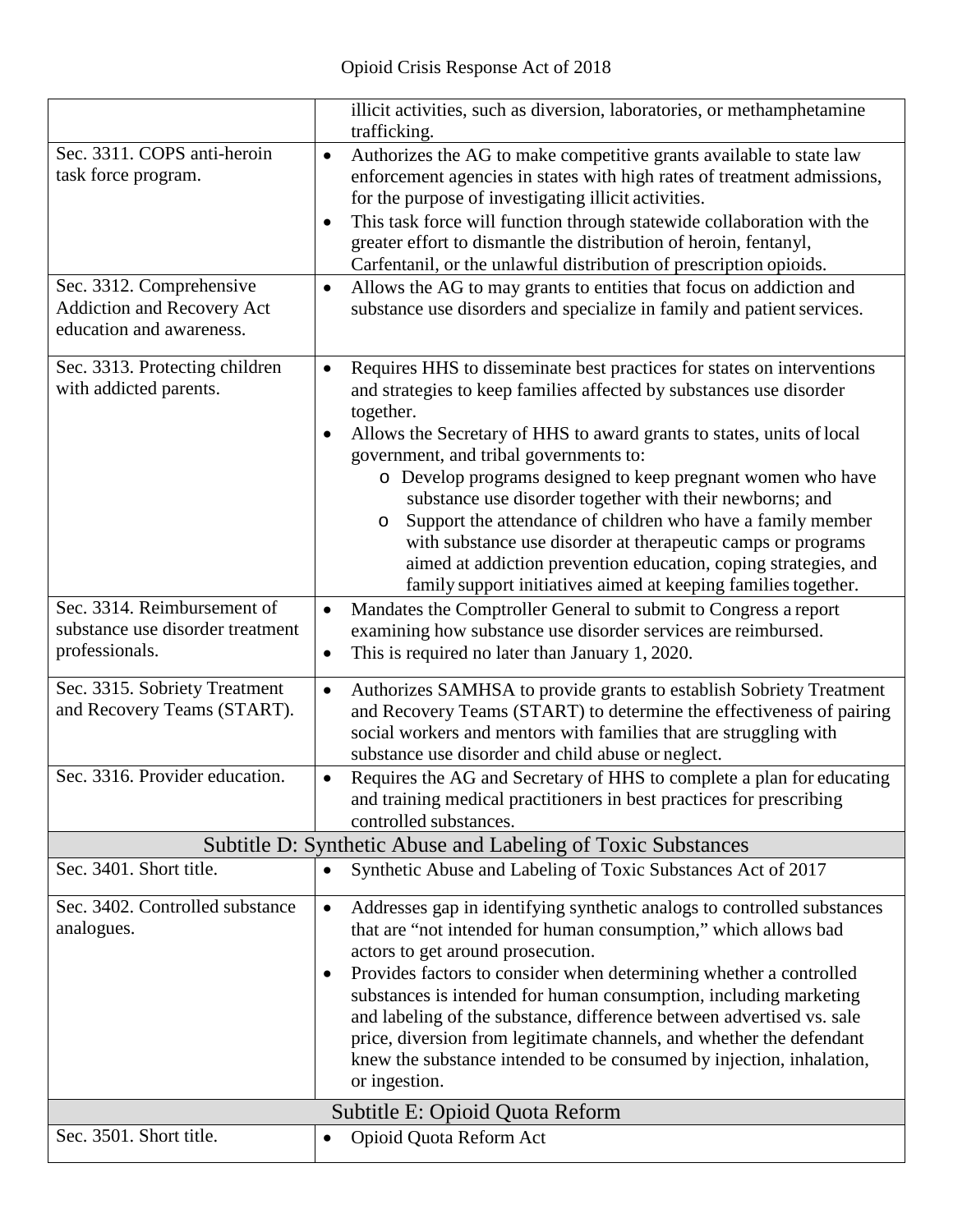|                                                                                                                       | Opioid Crisis Response Act of 2018                                                                                                                                                                                                                                                                                                                                                                                                                                                                                                                                 |
|-----------------------------------------------------------------------------------------------------------------------|--------------------------------------------------------------------------------------------------------------------------------------------------------------------------------------------------------------------------------------------------------------------------------------------------------------------------------------------------------------------------------------------------------------------------------------------------------------------------------------------------------------------------------------------------------------------|
| Sec. 3502. Strengthening<br>considerations for DEA opioid<br>quotas.                                                  | Sets mandatory factors for DEA to consider when setting annual opioid<br>$\bullet$<br>quotas, including diversion, abuse, overdose deaths, and public health<br>impacts.<br>Requires DEA to explain health benefits if DEA approves any increase<br>$\bullet$<br>in annual opioid quota.                                                                                                                                                                                                                                                                           |
|                                                                                                                       | <b>Subtitle F: Preventing Drug Diversion</b>                                                                                                                                                                                                                                                                                                                                                                                                                                                                                                                       |
| Sec. 3601. Short title.                                                                                               | Preventing Drug Diversion Act of 2018                                                                                                                                                                                                                                                                                                                                                                                                                                                                                                                              |
| Sec. 3602. Improvements to<br>prevent drug diversion.                                                                 | Requires registrants to design systems to identify and report suspicious<br>$\bullet$<br>orders; also requires DEA to establish a database for the collection of all<br>suspicious orders reported by all registrants, and to share suspicious<br>order information with States.                                                                                                                                                                                                                                                                                   |
|                                                                                                                       | TITLE IV: COMMERCE                                                                                                                                                                                                                                                                                                                                                                                                                                                                                                                                                 |
|                                                                                                                       | Subtitle A: Fighting Opioid Abuse in Transportation                                                                                                                                                                                                                                                                                                                                                                                                                                                                                                                |
| Sec.4101.Short title.                                                                                                 | Provides that the bill may be cited as the "Fighting Opioid Abuse in<br>$\bullet$<br>Transportation Act."                                                                                                                                                                                                                                                                                                                                                                                                                                                          |
| Sec. 4102. Rail mechanical<br>employee controlled substances<br>and alcohol testing.                                  | Requires the Secretary of Transportation to publish a final rule to<br>$\bullet$<br>designate rail mechanical employees as employees responsible for<br>safety-sensitive functions for the purposes of railroad drug and alcohol<br>testing requirements.                                                                                                                                                                                                                                                                                                          |
| Sec. 4103. Rail yardmaster<br>controlled substances and<br>alcohol testing.                                           | Requires the Secretary of Transportation to publish a final rule to<br>$\bullet$<br>designate yardmasters as employees responsible for safety-sensitive<br>functions for the purposes of railroad drug and alcohol testing<br>requirements.                                                                                                                                                                                                                                                                                                                        |
| Sec. 4104. Department of<br>Transportation public drug and<br>alcohol testing database.                               | Requires the Secretary of Transportation to establish and make publicly<br>$\bullet$<br>available on its website a database of drug and alcohol testing data<br>reported by employers for each mode of transportation and to update the<br>database annually, while protecting commercially sensitive data and<br>ensuring individual employers and employees are not identified.                                                                                                                                                                                  |
| Sec. 4105. GAO report on<br>Department of Transportation's<br>collection and use of drug and<br>alcohol testing data. | Requires the GAO to review Department of Transportation's Drug and<br>$\bullet$<br>Alcohol Testing Information Management System and to submit a report<br>on the review, including potential recommendations for improvement, to<br>relevant congressional committees.                                                                                                                                                                                                                                                                                            |
| Sec. 4106. Transportation<br>Workplace Drug and Alcohol<br>Testing Program; addition of<br>fentanyl.                  | Requires the Secretary of HHS to determine, within 6 months, whether<br>$\bullet$<br>the inclusion of fentanyl on the panel of drugs authorized for testing is<br>justified and—if justified— requires the Secretary to issue a revision to<br>HHS mandatory guidelines to include fentanyl on the testing panel.<br>Requires, if the Secretary of HHS justifies the inclusion of fentanyl and<br>$\bullet$<br>revises the guidelines, the Secretary of Transportation to publish a final<br>rule adding fentanyl to Department of Transportation's testing panel. |
| Sec. 4107. Status reports on hair<br>testing guidelines.                                                              | Requires the Secretary of HHS to report to Congress on the status of the<br>$\bullet$<br>final notice for the statutorily-required scientific and technical<br>guidelines for hair testing, within 30 days of enactment of this bill and<br>every 6 months thereafter, until the agency publishes a final notice of<br>guidelines for hair testing.<br>Includes a provision to address positive test results, of the individual<br>being tested, caused solely by the drug use of others and not caused by<br>the drug use of the individual being tested.         |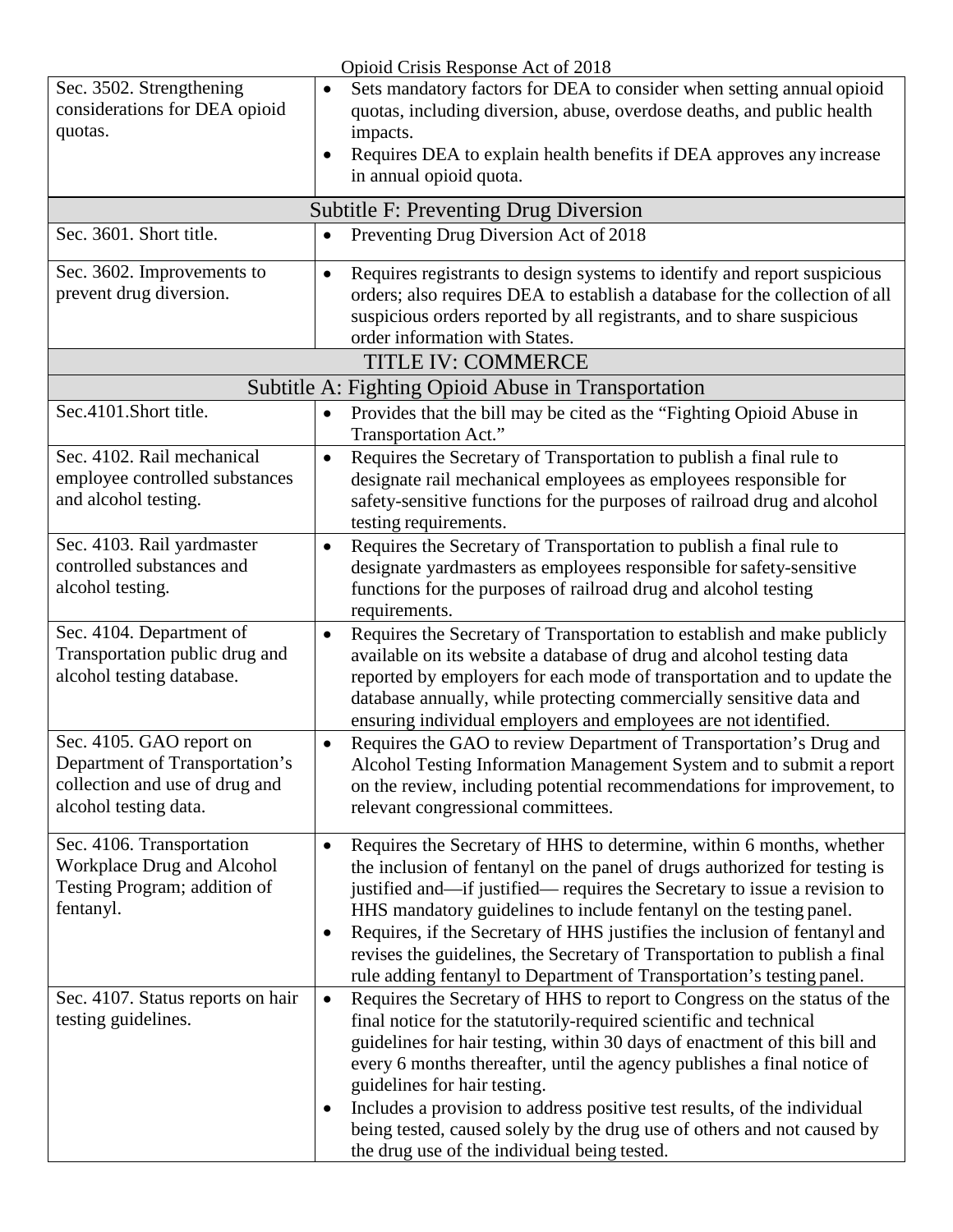| Opioid Crisis Response Act of 2018                                                                            |                                                                                                                                                                                                                        |  |  |  |
|---------------------------------------------------------------------------------------------------------------|------------------------------------------------------------------------------------------------------------------------------------------------------------------------------------------------------------------------|--|--|--|
| Sec. 4108. Mandatory<br>Guidelines for Federal<br><b>Workplace Drug Testing</b><br>Programs using Oral Fluid. | Requires the Secretary of HHS to publish a final notice of mandatory<br>guidelines for oral fluid testing not later than December 31, 2018, based<br>on the notice of proposed mandatory guidelines published in 2015. |  |  |  |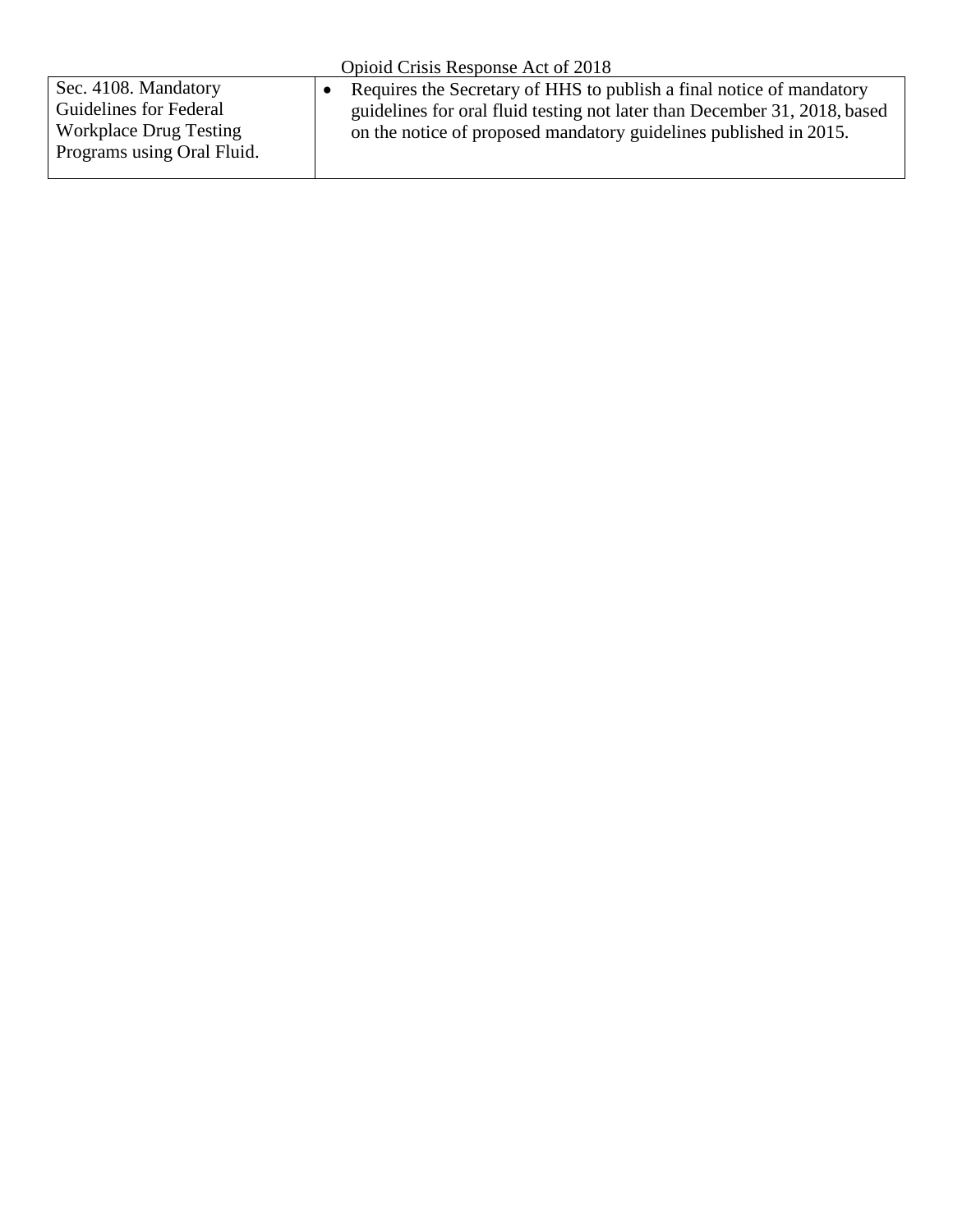|                                    | $\bullet$ | Includes a provision to address positive test results, of the individual                                                                     |
|------------------------------------|-----------|----------------------------------------------------------------------------------------------------------------------------------------------|
|                                    |           | being tested, caused solely by the drug use of others and not caused by                                                                      |
|                                    |           | the drug use of the individual being tested.                                                                                                 |
| Sec. 4109. Electronic              | $\bullet$ | Requires the HHS, not later than 1 year from the date of enactment of                                                                        |
| recordkeeping.                     |           | this bill, to ensure each certified laboratory that requests the use of                                                                      |
|                                    |           | paperless electronic chain of custody forms receives approval.                                                                               |
|                                    | $\bullet$ | Requires the Secretary of Transportation, not later than 30 months from                                                                      |
|                                    |           | the date of enactment of this bill, to issue a final rule authorizing the use                                                                |
|                                    |           | of electronic signatures for all paperless chain of custody forms under                                                                      |
|                                    |           | part 40 of title 49, Code of Federal Regulations.                                                                                            |
| Sec. 4110. Status reports on       | $\bullet$ | Requires the Federal Motor Carrier Safety Administration to submit a                                                                         |
| <b>Commercial Driver's License</b> |           | report to Congress biannually on the implementation of the final rule for                                                                    |
| Drug and Alcohol                   |           | the Commercial Driver's Drug and Alcohol Clearinghouse, until such                                                                           |
| Clearinghouse.                     |           | rule is fully implemented.                                                                                                                   |
|                                    |           | <b>Subtitle B: Opioid Addiction Recovery Fraud Prevention</b>                                                                                |
| Sec. 4201. Short title.            |           |                                                                                                                                              |
|                                    | $\bullet$ | This section would title the subtitle as the "Opioid addiction Recovery<br>Fraud Prevention Act of 2018."                                    |
| Sec. 4202. Definitions.            |           |                                                                                                                                              |
|                                    | $\bullet$ | This section would define the term "Opioid Treatment Product" to mean                                                                        |
|                                    |           | a product, including any supplement or medication, for use or marketed<br>for the use in the treatment, cure, or prevention of an opioid use |
|                                    |           | disorder. It would define the term "Opioid Treatment Program" to mean                                                                        |
|                                    |           | a program that provides treatment for people diagnosed with, having, or                                                                      |
|                                    |           | purporting to have an opioid use disorder. It would define the term                                                                          |
|                                    |           | "Opioid Use Disorder" to mean a cluster of cognitive, behavioral, or                                                                         |
|                                    |           | physiological symptoms in which the individual continues the use of                                                                          |
|                                    |           | opioids despite significant opioid-induced problems, such as adverse                                                                         |
|                                    |           | health effects.                                                                                                                              |
| Sec. 4203. False or misleading     | $\bullet$ | Section 4203(a) would affirmatively establish that it is unlawful to make                                                                    |
| representations with respect to    |           | any deceptive representation with respect to the cost, price, efficacy,                                                                      |
| opioid treatment programs and      |           | performance, benefit, risk, or safety of any opioid treatment program or                                                                     |
| products.                          |           | opioid treatment product.                                                                                                                    |
|                                    |           | Section 4203(b) provides that any such violation would be considered a                                                                       |
|                                    |           | violation of a Federal Trade Commission (FTC) trade regulation rule                                                                          |
|                                    |           | (TRR), allowing the FTC to seek civil penalties under Section 5 and the                                                                      |
|                                    |           | remedies set forth in Section 19 of the FTC Act, in addition to injunctive                                                                   |
|                                    |           | relief and other equitable remedies that it can already obtain under the                                                                     |
|                                    |           | FTC Act. The maximum civil penalty amount the FTC may seek for                                                                               |
|                                    |           | violations of TRRs is \$41,484 per violation, as currently adjusted for                                                                      |
|                                    |           | inflation. See 15 U.S.C. $\S$ 45(m)(1)(A) and 16 C.F.R. $\S$ 1.98. The                                                                       |
|                                    |           | Section 19 remedies for TRR violations include "rescission or                                                                                |
|                                    |           | reformation of contracts, the refund of money or return of property, the                                                                     |
|                                    |           | payment of damages, and public notification respecting the rule                                                                              |
|                                    |           | violation except that nothing in this subsection is intended to                                                                              |
|                                    |           | authorize the imposition of any exemplary or punitive damages." See 15                                                                       |
|                                    |           | U.S.C. $§$ 57b(b).                                                                                                                           |
|                                    | $\bullet$ | Section 4203(c) would empower states to bring actions in federal court                                                                       |
|                                    |           | against entities for violations of this section and to obtain appropriate                                                                    |
|                                    |           | relief. It would also require states to notify the FTC in writing before                                                                     |